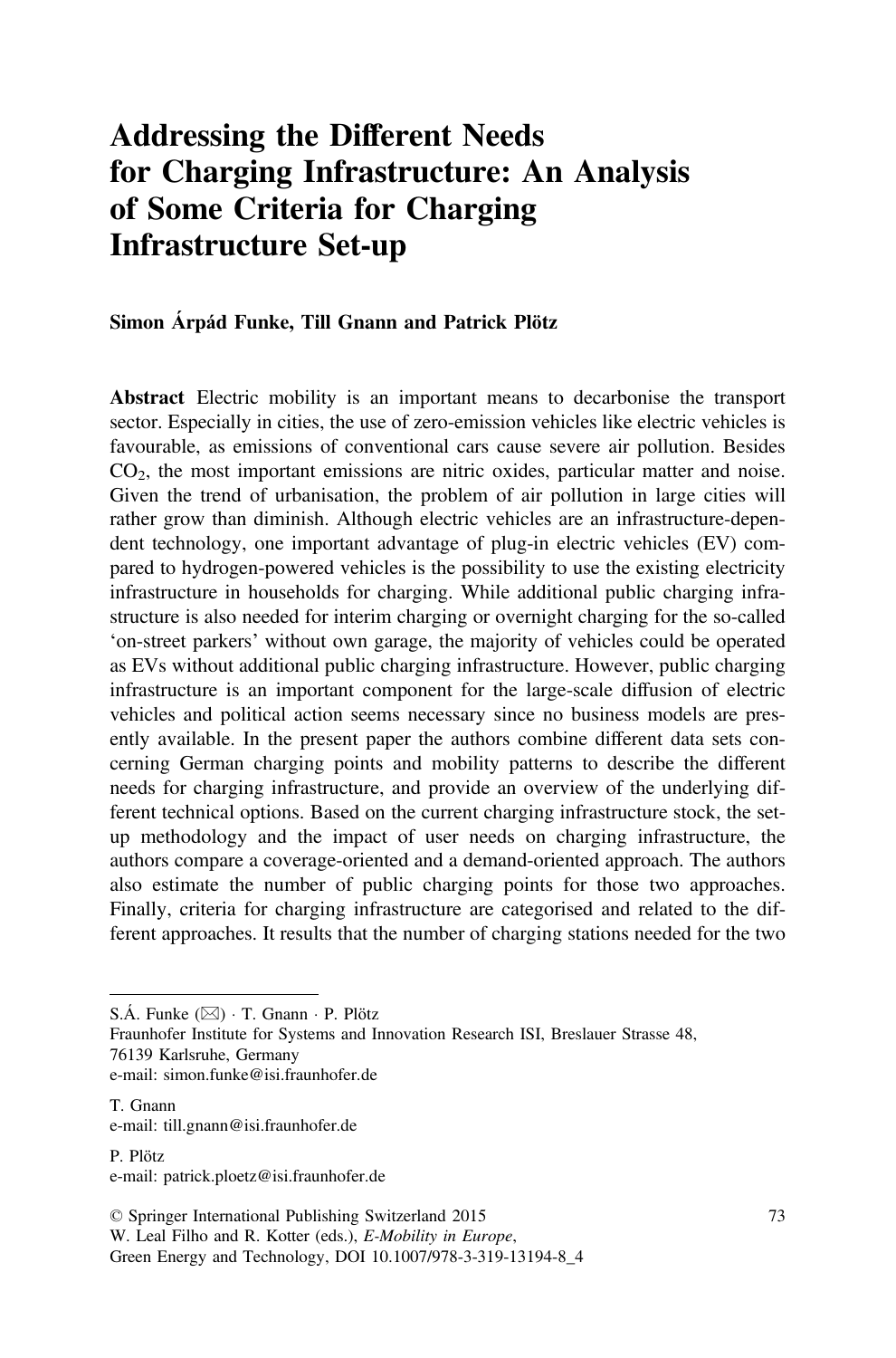<span id="page-1-0"></span>different scenarios and the actual distribution of this predefined number of charging stations are answers to fundamentally different questions. As one consequence, an explicit statement on the number of charging stations needed on large scale (such as Germany) is difficult to make on the basis of (local) user demand.

Keywords Electrification of transport Electric vehicles Charging infrastructure set-up • Coverage-oriented and demand-oriented approaches

# 1 Introduction

Electric mobility is widely recognised as an instrument to fulfil the greenhouse gas emission targets in the transport sector (c.f. German Federal Government [2011\)](#page-15-0). Electric vehicles (EVs) help to reduce both global, European, national and local emissions. Locally, in contrast to conventional vehicles, EVs have no pollutant emissions. Therefore, EVs are particularly suited to improve air quality in cities (especially with high smog, like, e.g. Beijing, c.f. AQI [2014](#page-14-0); OECD [2014](#page-16-0) and UN [2012\)](#page-17-0). Additionally, their noise emissions are vanishingly low at lower speeds. Finally, EVs could help to reduce the dependence on fossil fuels. Although some EVs are on the roads already, there are still obstacles to overcome for wide market diffusion. Consumer surveys often find purchase price reductions and the installation of charging infrastructure to be means of supporting a large-scale diffusion of electric vehicles (see, e.g. Dütschke et al. [2012\)](#page-15-0). It is often postulated (NPE [2012\)](#page-16-0), and a common (but perhaps not psychological) sense approach, to install charging infrastructure in line with demand for it driven by electric vehicles. But the determination of actual demand for the different types of charging infrastructure is difficult and knowledge about it is rare. This might be one reason for the European parliament to engage national governments to build up an 'appropriate number of electric recharging points accessible to the public' until 2020 (European Voice [2014\)](#page-15-0) instead of setting specific targets as suggested by the European Commission (European Commission [2013\)](#page-15-0). For Germany, the European Commission suggested a target of 1.5 million charging points in total until 2020, 150,000 of them in public (cf. ibid.). The proposal is based on a supranational top-down approach to address geographical coverage as well as user demand. User demand is derived from the forecasted number of electric vehicles (NPE [2012](#page-16-0)). However, the general aim of public charging infrastructure is to provide a social infrastructure, i.e. to guarantee a minimum standard of service at low cost to the widest possible public (cf. Wirges and Fulda [2010\)](#page-17-0). A demand-oriented installation of charging infrastructure might not be in line with this task of building up the aforementioned social infrastructure. A comparable conflict of interests can be found in public transport. Scarcely used railway lines are operated to guarantee mobility for the widest possible public, although these lines are operated at a loss. In conclusion, for a holistic view, the construction of public charging infrastructure has to be regarded from different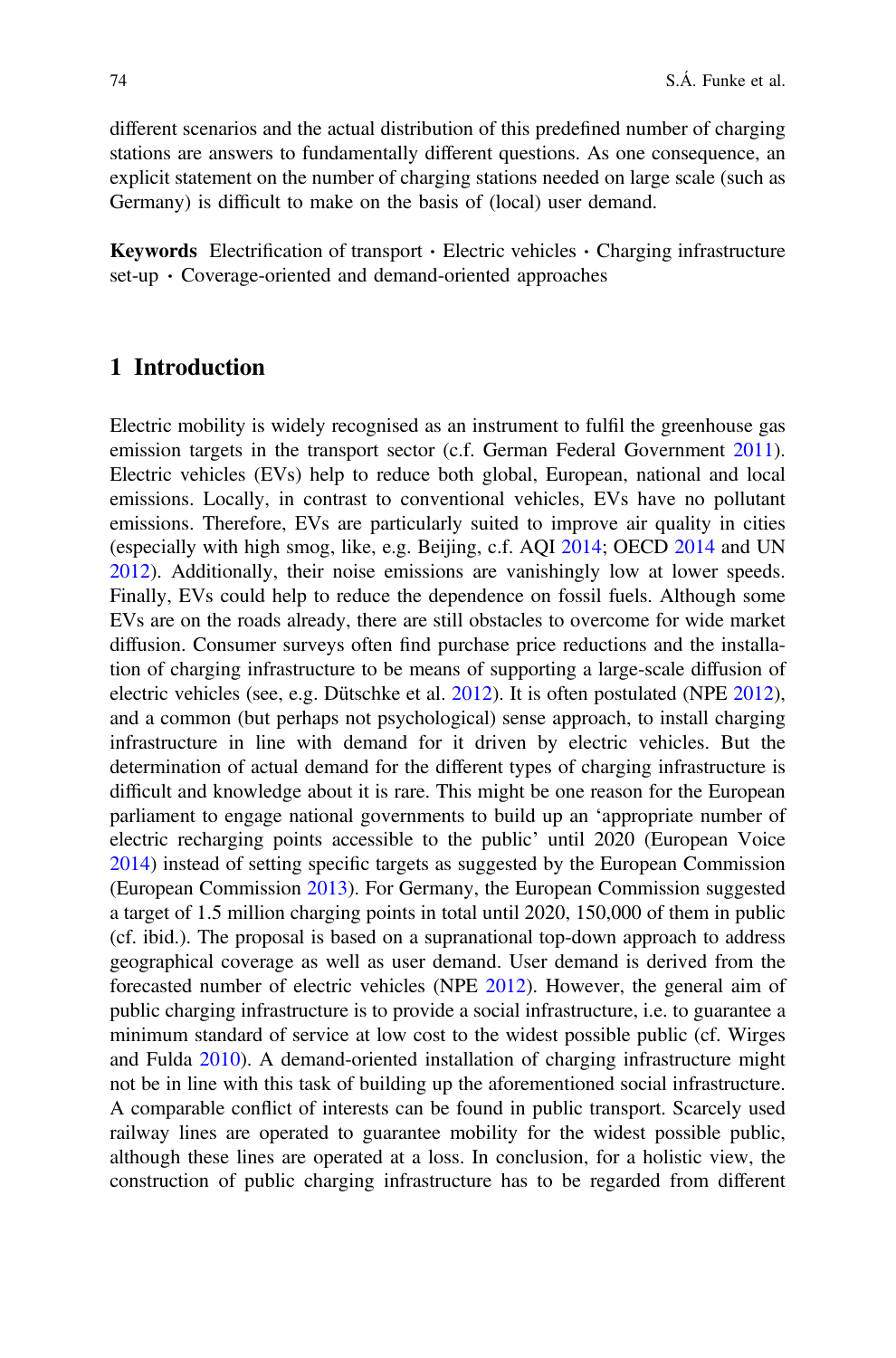<span id="page-2-0"></span>levels of perspectives. Consequently, literature on charging infrastructure set-up is very heterogeneous. Approaches range from the discussion of location criteria to the estimation of charging infrastructure demand based on complex mathematical models (see, e.g. BMVI [2014a,](#page-14-0) [b;](#page-15-0) Lam et al. [2013](#page-16-0); NPE [2013;](#page-16-0) Sandin [2010](#page-16-0); Siefen [2012;](#page-17-0) Stroband et al. [2013;](#page-17-0) TU Berlin [2011\)](#page-17-0). Therefore, an overview of the different options could serve stakeholders to better decide which approach to apply for the installation of public charging infrastructure in the special case. However, to the authors' best knowledge, a holistic overview including the main different approaches does not exist. To address this gap, this paper categorises public charging infrastructure into different options and show the different stakeholders involved in the set-up of the different options. The paper combines the qualitative discussion of different types of public charging infrastructure with quantitative models used to estimate demand as well as with the authors' calculations. The work is intended to answer the question whether generally applicable criteria exist for the set-up of charging infrastructure or whether their application depends on different types of charging infrastructure.

Thus, the authors provide a brief overview of the different types of charging infrastructures and relate them to user needs as well as to the underlying technical options. The paper is structured as follows. In Sect. 2, it provides background information about public charging infrastructure as well as the methodology used in the following approach. To be more precise: An overview of the most relevant characteristics and design possibilities of charging infrastructure is supported by a discussion about the current state of infrastructure construction (Sect. 2.1). The authors describe their methodology and identify the main user needs for public charging infrastructure (Sect. [2.2\)](#page-4-0). In Sect. [4.1](#page-6-0) the authors use available data on user needs to roughly estimate the number of public charging points based on a geographical coverage and on a demand-oriented coverage for EV drivers without a garage and fast-charging options for rare long-distance trips. In Sect. [4.2](#page-9-0) the authors derive general criteria from current approaches for building up charging infrastructure to be able to compare them to the results given in Sect. [4.1](#page-6-0) (Sect. [5\)](#page-12-0). Finally, the authors conclude with an outlook for future set-up of public charging infrastructure (Sect. [6](#page-13-0)).

#### 2 Background and Methodology

# 2.1 Background and Current Status of Public Charging Infrastructure

Charging infrastructure can be distinguished in many ways, including according to its accessibility, its power, connection type and many more (see, e.g. Kley et al. [2011](#page-16-0) or Michaelis et al. [2013](#page-16-0) for a detailed description). In the following, the most relevant characteristics of charging infrastructure are presented. Table [1](#page-3-0) provides an overview of the criteria for differentiation. Accessibility to EV charging infrastructure is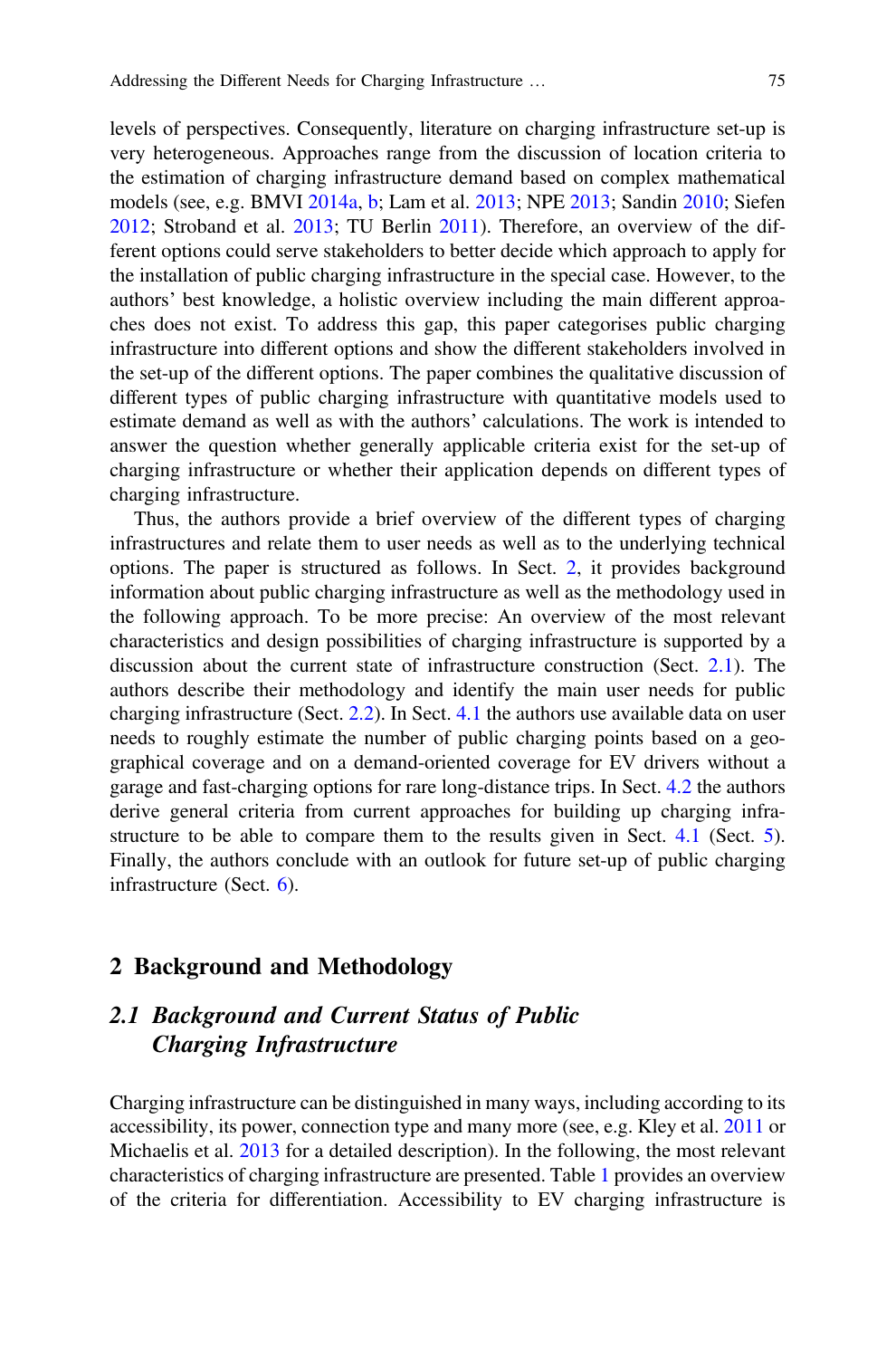| <b>Characteristic</b> | <b>Design possibility</b> |  |                       |                   |                      |                   |
|-----------------------|---------------------------|--|-----------------------|-------------------|----------------------|-------------------|
| Accessibility         | Private                   |  | Semi-public           |                   | Public               |                   |
| Power connection      | 1-phase                   |  | 3-phase               | High voltage AC   |                      | High voltage DC   |
|                       | (level: 3.7 kW)           |  | $(level 2; 11-22 kW)$ | (level 3; >22 kW) |                      | (level 3; >50 kW) |
| Connection type       | Unidirectional            |  | <b>Bidirectional</b>  |                   |                      |                   |
| Information flow      | None                      |  | Unidirectional        |                   | <b>Bidirectional</b> |                   |
| Type of billing       | No fee                    |  | Fixed rate            |                   | Pay-per-use          |                   |
| Metering              | No metering               |  | At charging station   |                   | In vehicle           |                   |

<span id="page-3-0"></span>Table 1 Characteristics and design possibilities of charging infrastructure (adapted from Kley et al. [2011,](#page-16-0) p. 3396)

distinguished as private, semi-public or public charging infrastructure. While private charging infrastructure is only accessible to one person, vehicle or household and thus it is the most restricted option (e.g. a garage), public charging stations are open to everybody (e.g. at a public parking spot). Semi-public charging points are restricted to a certain group of people, e.g. the member's of a sports club or the paying users of a car park. From here on, the paper focuses on public charging stations.

The power connection of charging points ranges from 1-phase AC charging, up to 50 kW high-voltage DC charging, while most public charging options are expected to offer at least 11 kW (level 2). The connection as well as the information flow may be uni- or bidirectional, while for billing feeless systems, fixed rates and pay-per-use options can be distinguished. Finally, the metering differs: there are systems without any metering and others that use metres either in the charging station or in the vehicle (see Dallinger et al. [2013](#page-15-0)).

The current status of public charging infrastructure in Germany is quite diverse. Currently, there are about 2,900 locations for public charging with approximately 4,900 charging stations and 8,400 sockets in Germany (Lemnet [2014\)](#page-16-0). Almost half (45 %) of the stations are equipped with simple type 1 sockets, another 38 % with type 2 (three phase). The majority of the charging stations (51 %) have a power of up to 3.7 kW. Another 30 % of the charging stations have a power higher than 16.7 kW, predominantly operated by 3-phase alternating current. In total, only 68 of the charging stations reported are operated with direct current (DC). Until today, it is not clear whether DC charging or 3-phase AC charging will become standard for fast charging (NPE [2013\)](#page-16-0). These numbers support the assumption that public charging infrastructure is needed primarily for charging at low power. Fast charging points are also needed, but only in a limited number. Concerning the geographical location, we find about 60 % of all charging stations in Bavaria, Baden-Württemberg and Northrhein-Westfalia, the federal states with the highest populations and also the highest number of EVs in Germany. Among them, Baden-Württemberg has the highest charging infrastructure density per capita (0.1 charging stations per 1,000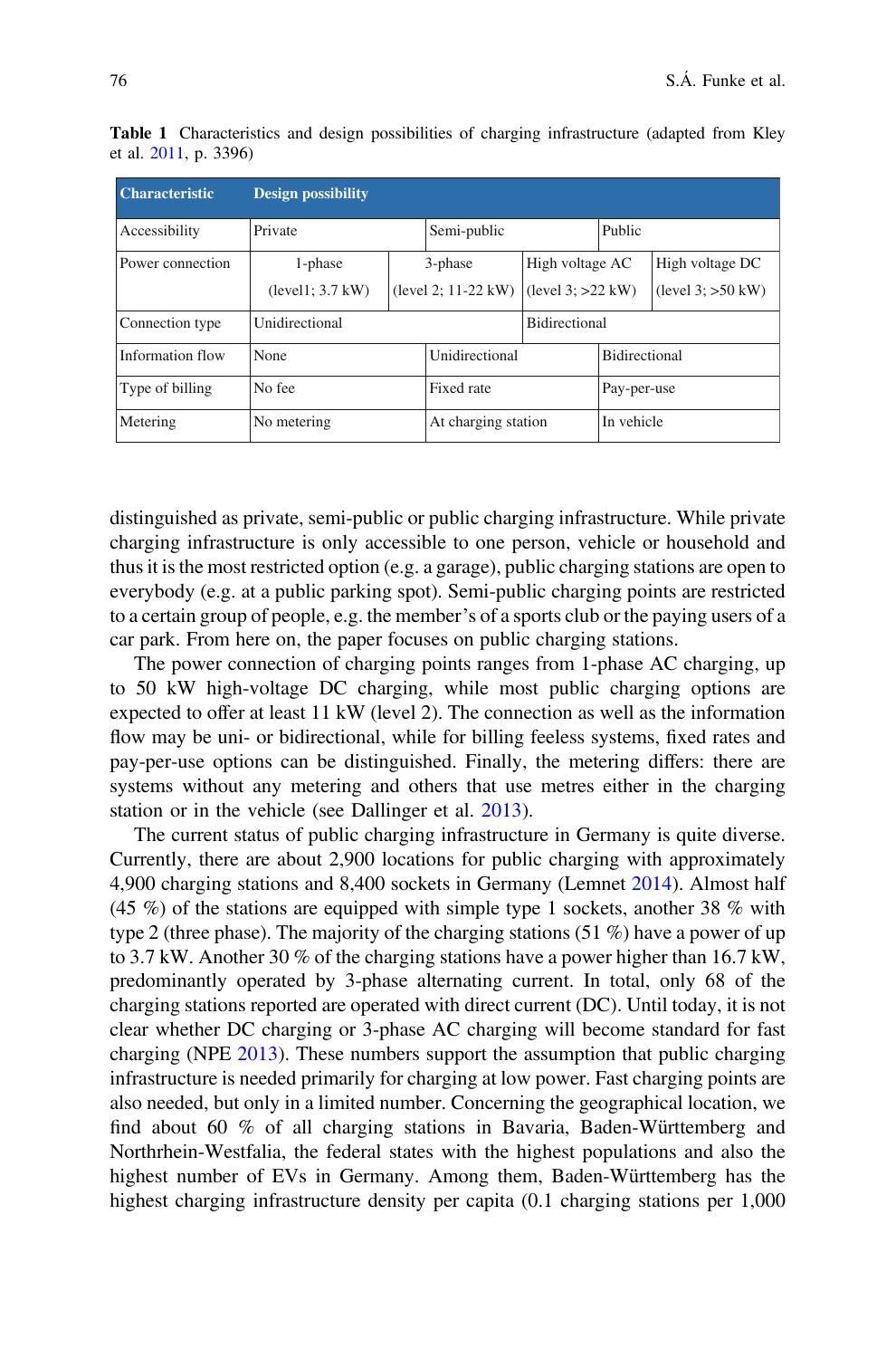<span id="page-4-0"></span>inhabitants). It is not surprising that the city states Berlin and Hamburg have a charging infrastructure density per square kilometre that is about 15 times higher than the German average (0.22 charging stations per square kilometre for both city states compared to 0.015 on average) (see also Schneider et al. i.p.). They have a high population density and, furthermore, these states were part of the publicly funded project family German Pilot Regions (BMVBS [2011](#page-14-0)). Compared to this, the third city state in Germany, Bremen, has a relatively low number of charging stations resulting in an infrastructure density of 0.09 charging stations per kilometre. The market of charging station operators is very concentrated. About 25 % of the charging stations are operated by one of the four large energy providers, with RWE (ca. 11 % of all charging stations) being the most prominent. The highest proportion of charging stations, 12 %, is operated by local energy providers. Altogether, public utilities and local energy providers operate around 35 % of all charging stations in Germany (Lemnet [2014\)](#page-16-0). Another very important part of charging infrastructure is formed by privately operated infrastructure. The access to private charging points is restricted to private persons and members, respectively (see, e.g. Park&Charge [2014](#page-16-0) and Table [1](#page-3-0)). This limitation allows for a simple and therefore cheap infrastructure. Private infrastructure is also installed for marketing reasons, e.g. by restaurants. Ca. 50 % of non-public charging infrastructure can be used free of charge (Lemnet [2014](#page-16-0)).

The installation of further charging points in different projects has already been announced. In context of the project family E-mobility Show Case Regions (see, e.g. E-mobil BW [2014\)](#page-15-0) charging infrastructure is one focus. In Baden-Württemberg, the construction of 1,000 additional charging points until 2015 is planned (E-mobil BW et al. [2013\)](#page-15-0). Within the publicly funded project "SLAM—Schnellladenetz für Achsen und Metropolen" another 400 DC fast charging points are about to be installed by 2017 (see, e.g. Fraunhofer IAO [2014](#page-15-0)).

## 2.2 Impacts of User Needs on Charging Infrastructure

The usage of passenger cars is highly heterogeneous and the daily driving of passenger cars is not very regular (Wietschel et al. [2013](#page-17-0)). However, vehicles return home overnight for the vast majority of days per year, i.e. a long-distance travel with overnight stay is exceptional (Pasaoglu et al. [2013;](#page-16-0) Axhausen et al. [2002\)](#page-14-0). Thus, for EV users with own garage, 'at home' is the location that could be used to charge most of the time. In small villages (less than 20,000 inhabitants) a high percentage of 82 % does have a garage or a carport at its disposal, in big cities (more than 1 million inhabitants) this proportion is at 44 % (Nagl and Bozem [2014\)](#page-16-0). However, there is a certain number of potential users without a permanent parking space, the so-called 'on-street parkers'. For these potential users public infrastructure is needed to compensate the lack of a possibility to charge at home. After charging at home, the highest increase in electrification of driven kilometres is achieved by charging at work (Santini  $2013$ ). For company cars, the same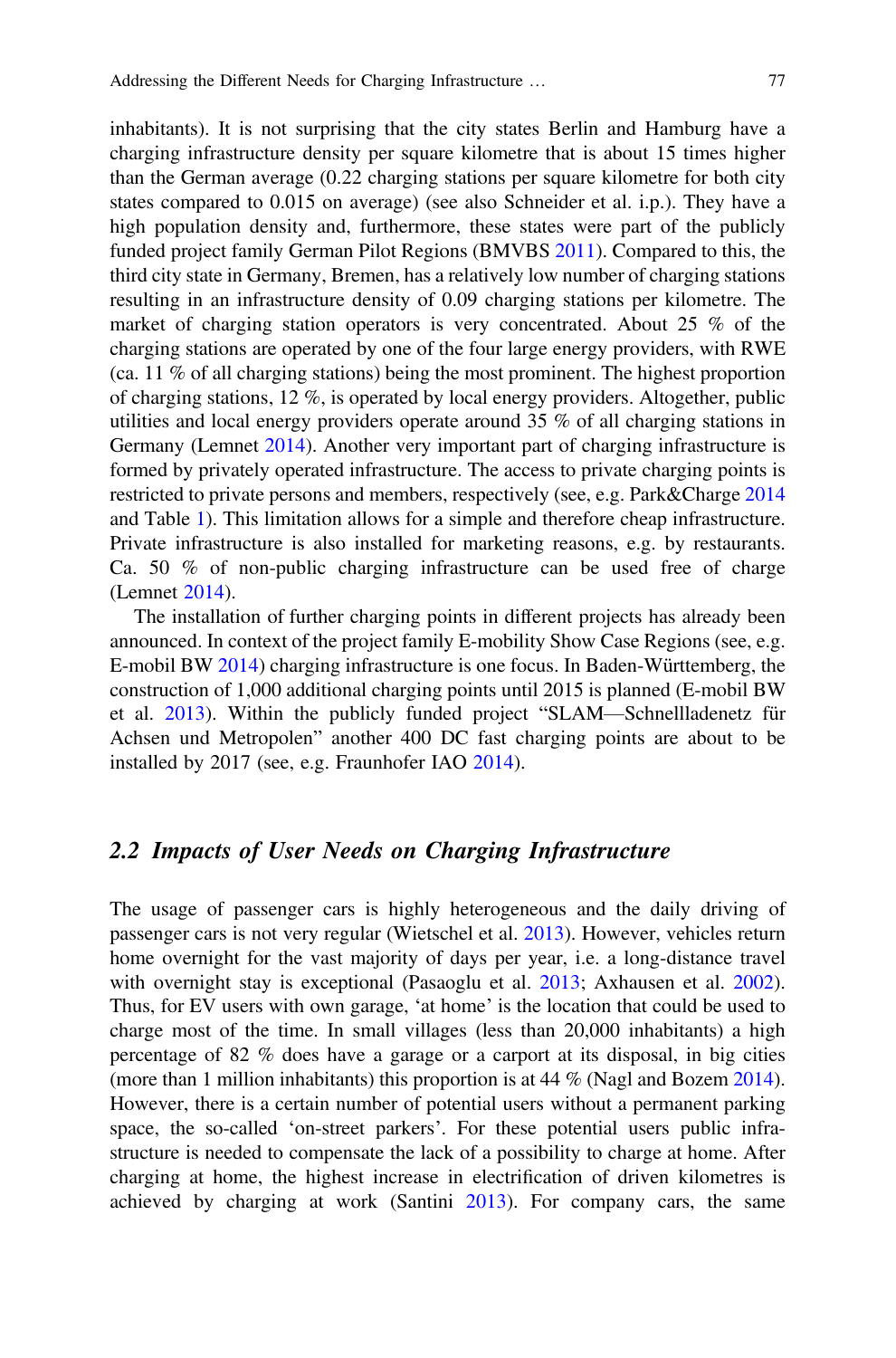<span id="page-5-0"></span>conclusions as for private cars can be applied. If company cars cannot be charged at the company ground, public infrastructure is needed. This could be the case for small companies without own parking areas. Due to the long parking periods overnight for both cases, low power charging is sufficient.

Nonetheless, on some days per year users drive long distances and spend the night away from home. In this case, when the daily driving distance exceeds the technical range of a BEV, fast charging infrastructure is needed for interim charging during rare long-distance trips, though arguable hotels should also be encouraged to supply them. Plug-in hybrids (PHEV) do not necessarily need infrastructure for interim charging, since they can go long distances with an internal combustion engine that serves as range extender. Additionally, interim charging can generally be applied at low power during longer parking periods. This might be the case for longer trips to, e.g. shopping outlets where the total daily trip is interrupted by the parking time at the shopping centre.

To conclude, different user needs and their impact on public charging infrastructure are summarised in Fig. 1. Generally, public charging infrastructure can be distinguished into (1) infrastructure for 'on-street parkers' and (2) for 'interim charging'. The need for 'on-street parking' infrastructure arises from (a) private drivers without own garage and (b) workplace charging for employees at companies without own parking spots. The latter one is not absolutely necessary but offers large benefits for many private users. 'Interim-charging' is needed for long-distance trips with BEVs for both private and company cars. Depending on the trip purpose, interim charging can further be distinguished into (c) charging with low power in the proximity of shops, restaurants, etc. and (d) fast charging. This categorisation follows the Swiss Forum for Electromobility (Schweizer Forum Elektromobilität [2012](#page-17-0)) (see also Schatzinger and Rose [2013](#page-16-0)) as, in the authors' view, it represents an appropriate categorisation of the different types of charging infrastructure in an easily comprehensible way by using the activities probably carried out during charging. The categories of activities used are the most likely during parking time (Follmer et al. [2010b](#page-15-0)). For other classifications see, e. g. Botsford [\(2012](#page-14-0)) and Sandin [\(2010](#page-16-0)). However, the above-mentioned classification is not without overlap. On-



Fig. 1 Types of public charging infrastructure by user needs (own illustration, categorisation based on the Swiss Forum for Electromobility—Schweizer Forum Elektromobilität ([2012](#page-17-0)))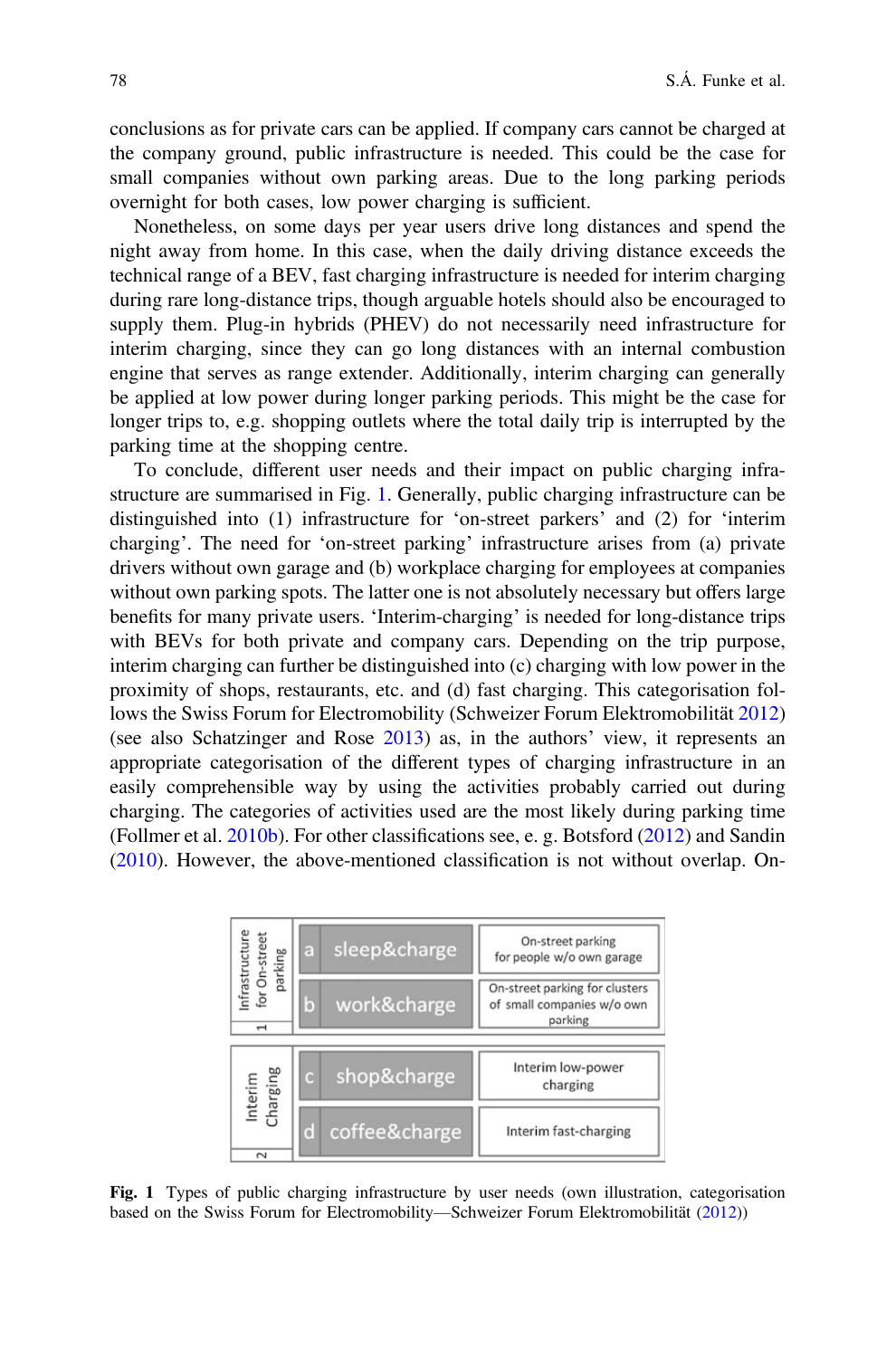<span id="page-6-0"></span>street parkers (case a, Fig. [1](#page-5-0)) could use the same infrastructure that is used for interim low-power charging (case c). While the infrastructure is used by the first group overnight, the latter application would be during the day. This overlap for the different types of infrastructure has to be considered when analysing the involved stakeholders (see Sect. [4.2](#page-9-0)) for the different types of public charging infrastructure.

The described use cases are determined by user needs and are analysed below to estimate the demand for public charging infrastructure from the user perspective (Sect. 4.1).

## 3 Methodology

Diverse factors make the decision about the construction of charging infrastructure complex. On the one hand, charging infrastructure should guarantee a minimum standard of service implying the need for a dense charging infrastructure. On the other hand, a demand-oriented construction of charging infrastructure is desirable. In this work, the authors analyse and compare both different approaches. Together with the different types of public charging infrastructure and the different approaches for their set-up, a holistic view is given. For the analysis of the different approaches, the authors use different methods of technology assessment. An overview of these methods is given in Tran and Daim [\(2008](#page-17-0)). First, in a kind of a top-down approach, the authors estimate the number of charging stations needed on the basis of a predefined geographical coverage. Different data sets on vehicle registrations and demography are combined. Secondly, the authors estimate the number of charging stations on the basis of user behaviour and user need. As the authors consider the single user as point of reference for this approach, the analysis is characterised by a bottom-up view. A mathematical model comprises the use of different scenarios on mobility patterns, the prediction of potential buying decisions based on a total cost of ownership (TCO) analysis (Wietschel et al. [2013](#page-17-0)). The aforementioned approaches are supplemented by user-specific requirements on public charging infrastructure in the form of general criteria. Literature and general information about ongoing projects is reviewed thoroughly to provide a holistic view. The data obtained is clustered and categorised systematically to make a differentiated understanding of the needed information possible.

## 4 Results

## 4.1 Estimation of Real Needs for Charging Infrastructure

As we mentioned before, charging infrastructure can be set up according to a broad coverage of all regions (geographical coverage) or according to users' needs (useroriented coverage) (see Ball and Wietschel [2009,](#page-14-0) pp. 415–417). In this section, the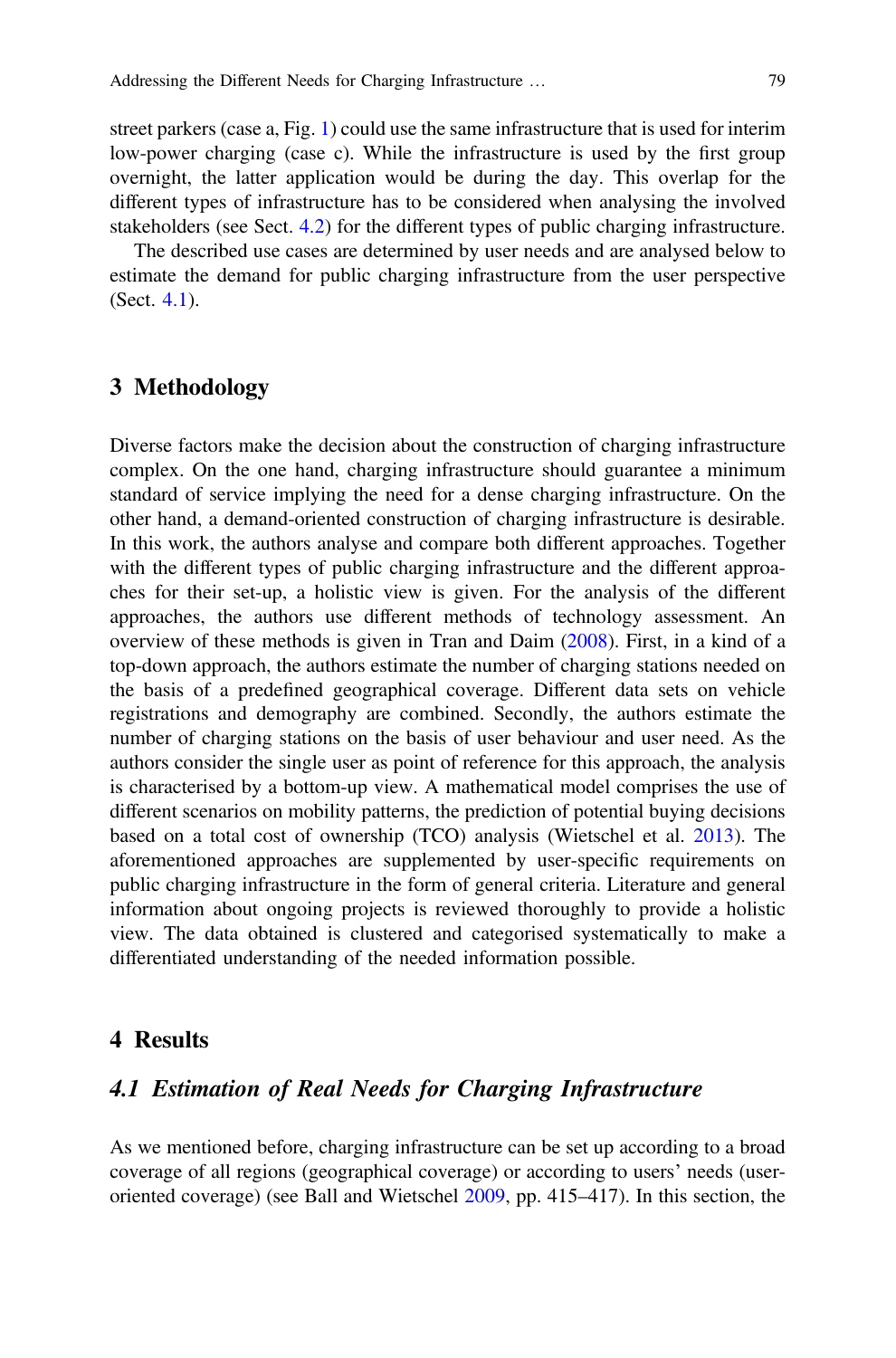authors estimate the number of charging infrastructure stations that would result from both approaches and discuss their usefulness.

#### 4.1.1 Geographical Coverage with Charging Infrastructure

For a geographical coverage, the population density can be analysed. The present number of refuelling stations in Germany (currently about 14,700) leads to one charging station every 3.4 km.<sup>1</sup> As it is known that there is a higher refuelling stations density in cities than in rural areas, one can be a little bit more precise for this estimation. There is a common differentiation between area types into:

- core cities: cities with more than 100,000 inhabitants
- condensed areas: areas with a population density  $>150$  inhabitants/km<sup>2</sup>
- rural areas: areas with a population density  $\langle 150 \rangle$  inhabitants/km<sup>2</sup>

The number of charging stations for a geographical coverage depends on the area and the maximum distance between two charging stations as shown in Fig. [2](#page-8-0).

It seems clear that a small distance between two charging stations leads to a higher number of charging points, but also the total numbers are important as they are connected to the areas. At a first glimpse, one would argue that the charging network should be denser in core cities than in rural areas. Thus, assuming that a charging station every 500 m is sufficient in core cities, one obtains a result of about 25,000 charging stations as the surface area is only about  $13,000 \text{ km}^2$ . The authors used a separating distance of 2 km between charging stations in condensed areas and 5 km for rural areas (Table [2\)](#page-8-0) which return a total of about 51,500 charging stations.

Thus, although the largest share of surface area is in rural areas, the number of charging stations is small if one assumes that the charging stations density can be low. The assumed distances also point out that even if the surface area is low in core cities, a dense network of charging infrastructure results in more than 50 % of charging stations in core cities with this geographical approach.

An estimate based on vehicle registrations in the area types yields a different distribution of charging points as more vehicles are registered in the rural areas. If one studies only those vehicle owners that do not own a garage or parking spot close by and 2.5 % thereof (equivalent to 1 million EVs of 40 million vehicles in total), one finds about 41,300 charging stations that would be necessary for overnight charging in Table [3](#page-8-0).

Although the total number of charging stations is fairly equal to the first estimation, it neglects the fact that some users are more likely to buy EVs than others, which is subject to the following subsection.

<sup>&</sup>lt;sup>1</sup>One has to divide the area of Germany  $(357,097 \text{ km}^2)$  by the number of refuelling stations multiplied by  $\sqrt{3}$  (intersection point of three equal circles).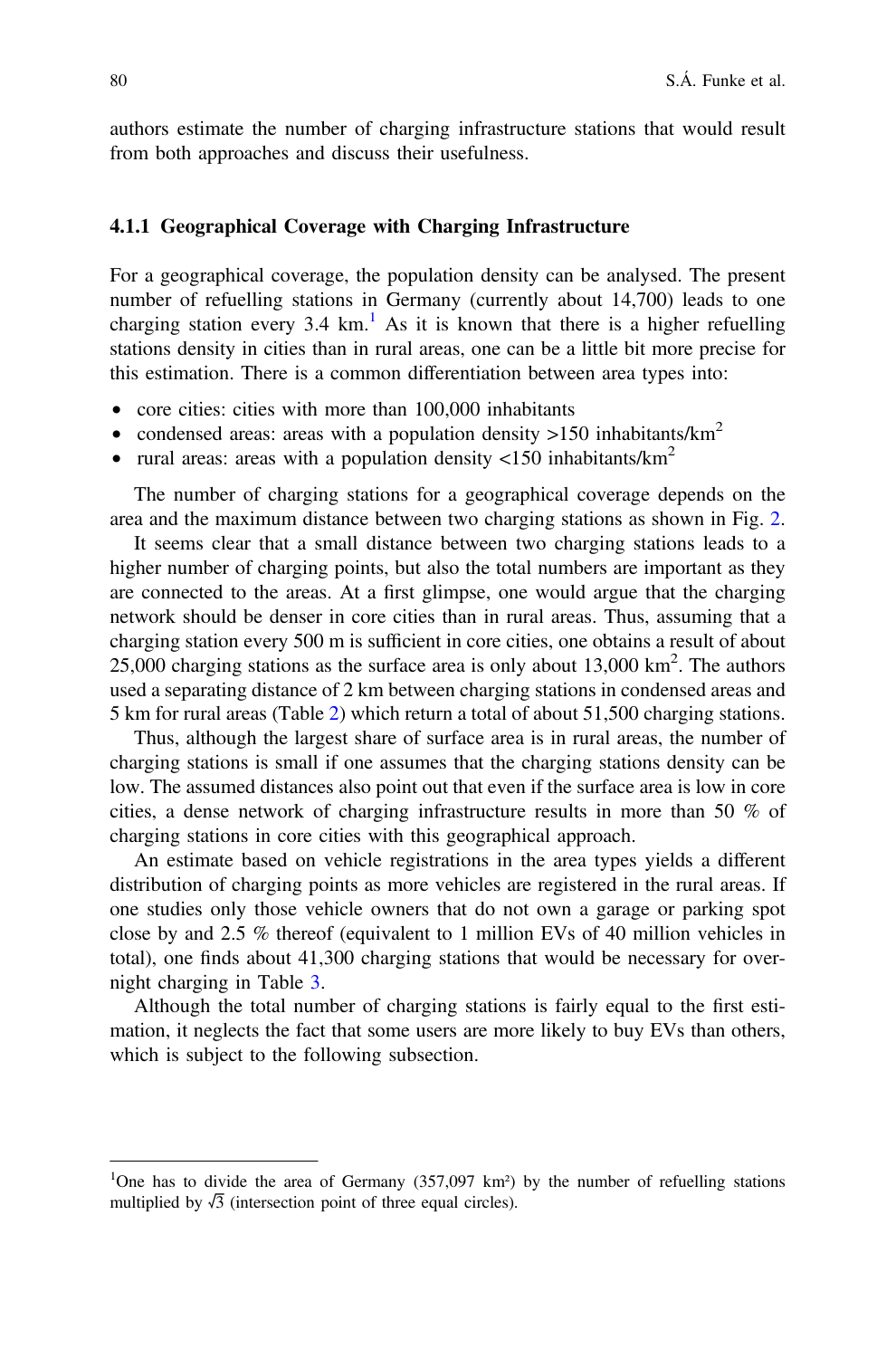<span id="page-8-0"></span>

**Number of charging stations according different** 

Fig. 2 Number of charging stations according to different area types and distances between charging stations

Table 2 Charging stations in different area types (1) (Destatis et al. [2013](#page-15-0))

| Area types                                            | Core cities      | Condensed areas   | Rural areas        |
|-------------------------------------------------------|------------------|-------------------|--------------------|
| Surface area $(km^2)$                                 | 13,086 $(3.9\%)$ | 130,181 $(36.5\%$ | $ 213,831(59.9\%)$ |
| Maximum distance between<br>two charging stations (m) | 500              | 2,000             | 5,000              |
| Charging stations hence to area                       | 28,900           | 17,900            | 4.700              |

Table 3 Charging stations in different area types (2) (Follmer et al. [2010a](#page-15-0), [b;](#page-15-0) Destatis et al. [2013\)](#page-15-0)

| Area types                                                                   | Core cities | Condensed<br>areas | Rural areas |
|------------------------------------------------------------------------------|-------------|--------------------|-------------|
| <b>Vehicles</b>                                                              | 11,364,366  | 21,457,184         | 12,949,325  |
| Vehicles not parking on own ground or close by                               | 863.692     | 536,430            | 297,834     |
| Charging stations weighted with vehicle stock<br>(share of 2.5 $%$ EVs 2020) | 19,800      | 13,600             | 8.000       |

#### 4.1.2 User Need for Charging Infrastructure

The paper now turns to the estimate of required public charging infrastructure based on user behaviour as discussed above. The authors estimate the order of magnitude for the years 2020 and 2030 based on the market evolution results contained in Wietschel et al. [\(2013](#page-17-0)).

Since on-street parking infrastructure serves as an alternative to home charging, the need for it results both for BEVs and REEVs or PHEVs respectively. Of these EVs in Germany about 1.5 % is expected to be on-street parkers (Wietschel et al. [2013\)](#page-17-0). For the potential one million BEVs in 2020 and six million BEVs in 2030 the authors thus arrive at 15,000 charging points in 2020 and 90,000 in 2030 for on-street parkers. The demand for fast public charging infrastructure can be estimated by the number and distances of rare long-distance driving that BEV would take in 2020 or 2030. The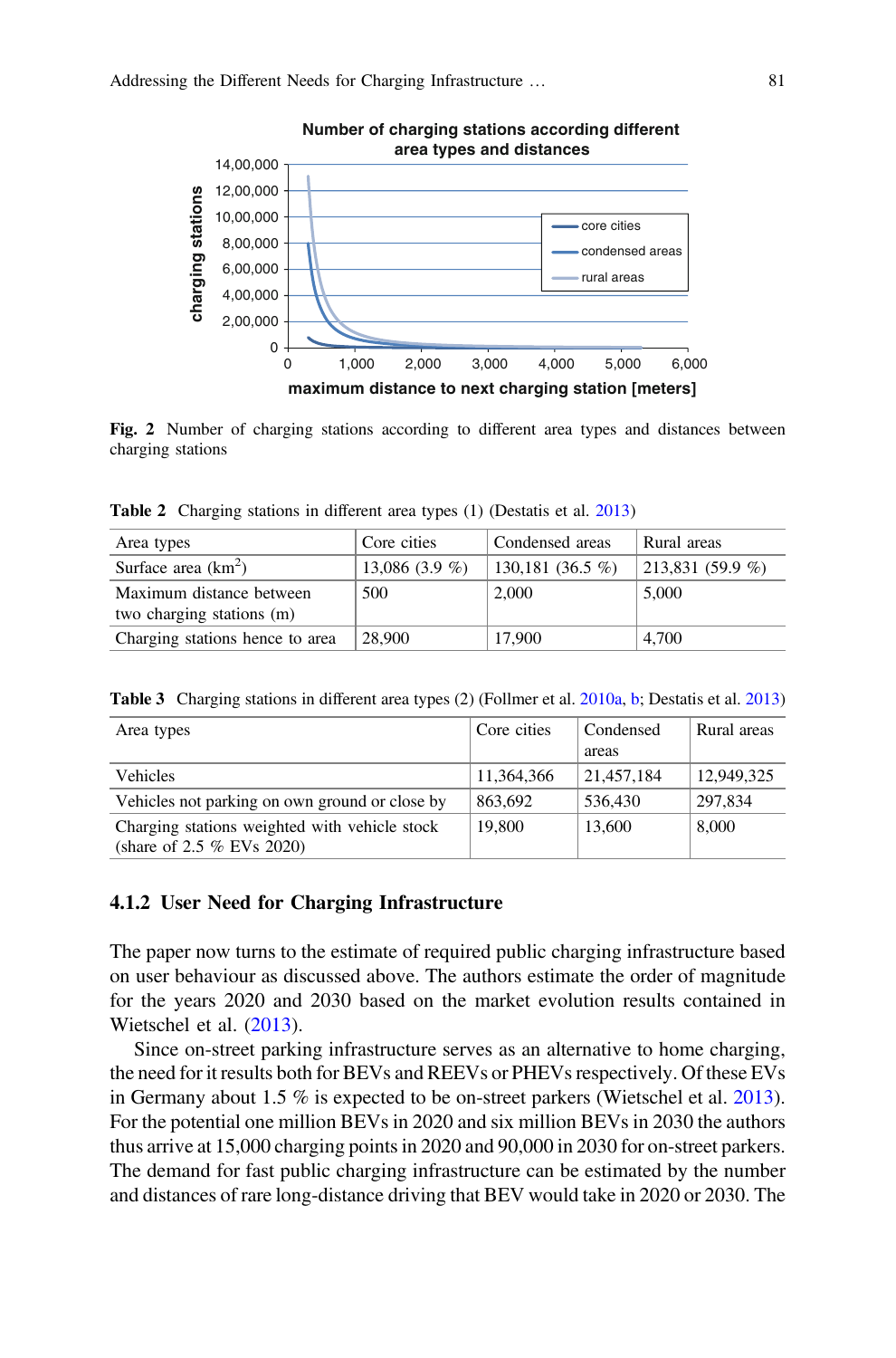<span id="page-9-0"></span>average number of days per year with more than 100 km of driving (requiring interim recharge for BEVs) has been estimated by Plötz ([2014\)](#page-16-0) based on the assumption of log-normal distributed daily vehicle kilometres travelled and is given by about 30 days. The typical distance on these days is given by the mean excess function of the log-normal distribution and is (for typical parameter values as displayed in Plötz [\(2014](#page-16-0))) in the range 160–220 km, so that one recharging per long-distance driving day seems typical. The number of required fast charging points is determined by the number of EV users multiplied by the number of long-distance driving days per year divided by the number of days per year. The result for assumed one million EV users in 2020 would be 20,500 recharging events per day in 2020 and 125,000 in 2030 if charging events are distributed equally over the year. If each charging point can on average serve 10 users per day once finally arrive at a user demand of 2,000 fast charging points in 2020 and 12,500 fast charging points in 2030. These numbers are linear in the assumptions for the EVs in the respective years and the number of users that can be served by a charging station. However, this does not take into account that drivers might use other alternatives for these long-distance trips (e. g. rental cars, car sharing or public transport) which would decrease the number of required public fast charging stations. Please note that these rough estimates provide an order of magnitude for the public charging infrastructure demand that are intended to help analyse the different criteria for charging infrastructure set-up discussed in the next section.

# 4.2 Current Heuristics for Charging Infrastructure Set-up

After the estimation for the numbers of charging stations needed for the two different approaches, geographical coverage and demand-oriented coverage, the paper now takes a look at strategies or heuristics that are used in projects today and compare them to the above-described approaches. The need for the development of specific strategies for the construction of public charging infrastructure results from the fact that existing refuelling infrastructure cannot be used to charge electric vehicles. Besides, the integration of charging stations into the existing gas station infrastructure is not viable due to the long charging periods (Lam et al. [2013](#page-16-0)). Car sharing stations are not suitable either for charging stations since they are designed for round trips (Wirges and Fulda [2010\)](#page-17-0). In Germany, apart from private initiatives, infrastructure is installed in politically funded projects (e.g. the German Pilot Regions and the Show Case Regions, see e.g. BMVI ([2014a](#page-14-0)) and E-mobil BW [\(2014](#page-15-0))).

## 4.2.1 Characterisation of Stakeholders Involved in the Construction of Charging Infrastructure

Building up infrastructure means to take the fundamentally different primary objectives of the different stakeholder groups into account. We identify four different stakeholder groups: (1) EV drivers, (2) the operator of the charging infrastructure and the electric grid respectively, (3) the municipality in which charging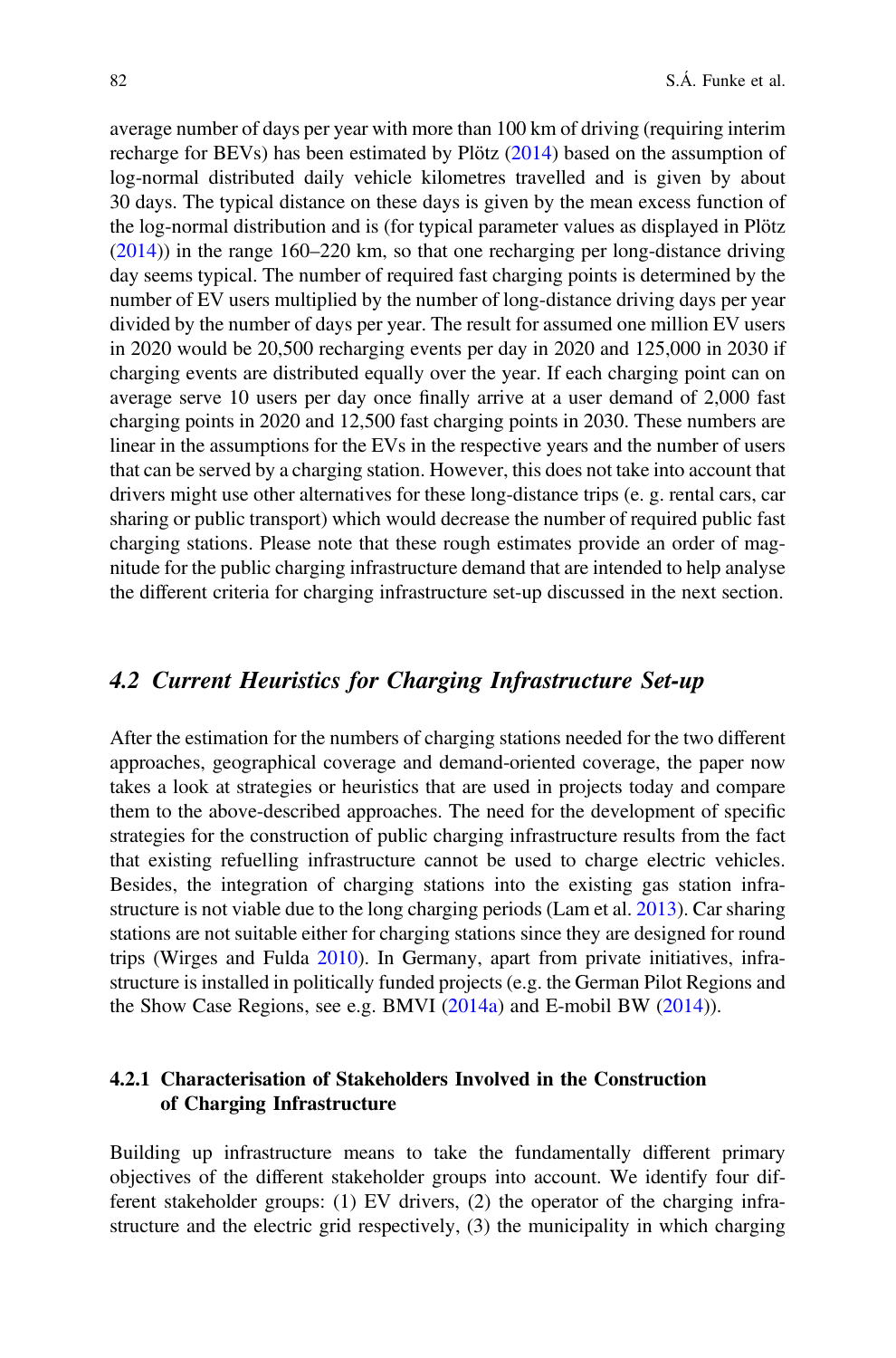infrastructure is installed (local authority) as well as (4) the national or supranational (e.g. EU) authority. While the driver of an electric vehicle will accept limitations neither in mobility patterns nor in high costs, the operator of the charging station pursues the development of a business model. However, the aim of the local and the national authority is to ensure a minimum standard of service. Concerning charging infrastructure in particular, the public supply mandate may imply the integration of its set-up into a general urban plan (Rothfuss et al. [2012](#page-16-0)), especially as the target group of charging infrastructure, the electric car drivers, is still very small (KBA [2014](#page-16-0)) and public space is a scarce resource. As a summary of this section, Table 4 displays criteria for the involved stakeholder groups. The list comprises criteria concerning the visibility, the handling and cost of the charging stations. They are divided into categories described in the following:

|                                                                                               |               | Electric Vehicle<br><b>Driver</b>                                                              | Local/ national<br><b>Authority</b>                                                                                                                                                 | Infrastructure<br>Operator                                     |
|-----------------------------------------------------------------------------------------------|---------------|------------------------------------------------------------------------------------------------|-------------------------------------------------------------------------------------------------------------------------------------------------------------------------------------|----------------------------------------------------------------|
| Primary Objec-<br>tive                                                                        |               | No limitation in<br>mobility at limited<br>additional cost                                     | Charging Infrastruc-<br>ture as consequence<br>of the public supply<br>mandate                                                                                                      | Charging Infrastruc-<br>ture as Business<br>Model              |
| <b>Basic/Excluding</b><br><b>Criteria</b>                                                     |               | Charging infrastruc-<br>ture must be:<br>Fully accessible<br>Unrestricted<br>Safe<br>$\bullet$ | Obeying of different<br>regulations:<br>• Fire prevention<br>• Protection of his-<br>torical monuments                                                                              | Profitability and<br><b>Grid Stability</b>                     |
| <b>Target Criteria</b><br>on micro level<br><b>Detailed Character-</b><br>ization of Location | Visibility    | Visibility as a<br>pioneer<br>Station easy to<br>find $&$ recog-<br>nize                       | Inconspicuous<br>Integration into<br>Cityscape vs.<br>Image as Green<br>City                                                                                                        | Visibility to<br>$\bullet$<br>reach high utili-<br>zation rate |
|                                                                                               | Site/Handling | Simple access<br>٠<br>& declaration<br>Safety &<br>$\bullet$<br>weather protec-<br>tion        | Non-<br>discriminatory<br>access of public<br>charging infra-<br>structure<br>Safety & ease of<br>traffic (safety ob-<br>ligation)                                                  | Extendibility<br>Low cost for<br>installation &<br>maintenance |
| <b>Target Criteria</b><br>on macro level<br>General Overview                                  |               | Comfort & Practi-<br>cability:<br>Demand-<br>$\bullet$<br>oriented<br>High availabil-<br>ity   | Integration into Ur-<br>ban Development:<br>• No shortage of<br>parking space<br><b>BUT:</b> Limitation<br>$\bullet$<br>of land use for<br>parking<br>Support of in-<br>termodality | Utilization:<br>• High utilization<br>vs. Grid stability       |
|                                                                                               | Cost          | Limited additional<br>cost for charging                                                        | Parking fees as in-<br>come                                                                                                                                                         | Low cost e.g. for<br>parking space and<br>grid connection      |

Table 4 Categorisation of criteria for charging infrastructure (on basis of BMVBS [2011;](#page-14-0) Wirges and Fulda [2010;](#page-17-0) Hoffmann [2013\)](#page-15-0)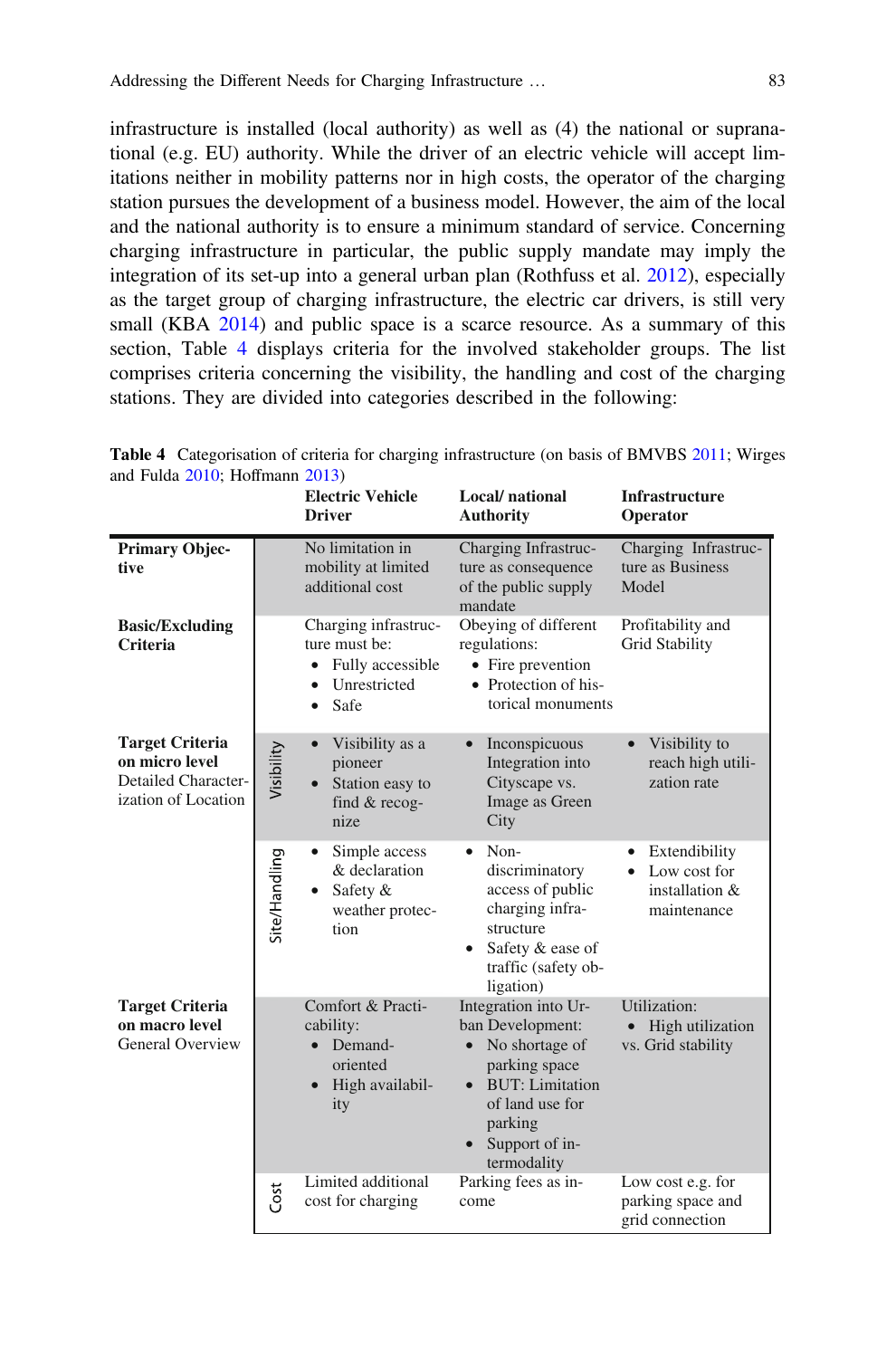#### 4.2.2 Categorisation of Criteria by Decision Level

As shown, diverse criteria at different decision levels make the set-up of charging infrastructure complex. Decisions have to be taken by different stakeholders and the criteria for evaluation are heterogeneous as they have, e.g. technical or legal character (Wirges and Fulda [2010\)](#page-17-0). Therefore, a categorisation of the criteria used for the location of charging infrastructure by its decision level into (1) micro level and (2) macro level is practical. The specific distinction into those two categories depends on the actual level of decision. Thus, criteria on the macro level can affect either a nation<sup>2</sup> or a city as a whole. However, criteria on macro level affect the charging infrastructure in general, whereas criteria on micro level affect the specific location and the detailed realisation of the charging points. Thus, recommendations concerning the realisation of charging infrastructure given in the actual publicly funded projects often affect the micro level. They emphasise the need for further standardisation of technical equipment of billing and communication infrastructure. In Europe, the combined charging system is announced to become the standard plug for electric vehicles (ENS [2014\)](#page-15-0). However, different infrastructure operators use different unharmonised billing systems that still make the use of public charging infrastructure uncomfortable (WIWO [2014\)](#page-17-0). Additionally, possibilities to integrate charging infrastructure into existing neighbourhoods as in parking metres and bollards are presented (BMVBS [2011\)](#page-14-0). On this level, a harmonised approach is difficult to implement. On the micro level, a further distinction of criteria into excluding and non-excluding criteria or into (1) basic and (2) target criteria (BMVBS [2011\)](#page-14-0) is practicable. Basic conditions comprise, e. g. the protection of historical monuments or fire prevention regulations. In general, charging stations should not be built in historical view centres, nor on public places or in the proximity of public listed buildings (Wirges and Fulda [2010](#page-17-0)).

## 4.2.3 Fundamental Distinction of Approaches into Maximum Coverage and Demand-Oriented Coverage

On the macro level, different approaches for the set-up of charging infrastructure are possible. The distinction used in Sect.  $4.1$  into  $(1)$  an approach to reach the maximum possible coverage and (2) a demand-oriented approach has fundamental character. While the latter takes an economic or a user-specific view, respectively, the aim of this approach is to reach a high utilisation rate of the charging infrastructure. The first approach, however, takes a more social view: a broad reachability of charging infrastructure (Sect. [1\)](#page-1-0). The remarkable difference in the numbers of charging stations for the two different approaches underlines their contradictory character (Sect. [4.1\)](#page-6-0). Social infrastructure could also help reducing range anxiety of EV drivers. In Tokyo,

<sup>&</sup>lt;sup>2</sup>Or supranationally if agreed at that level, or if devolved to federal state level at that level.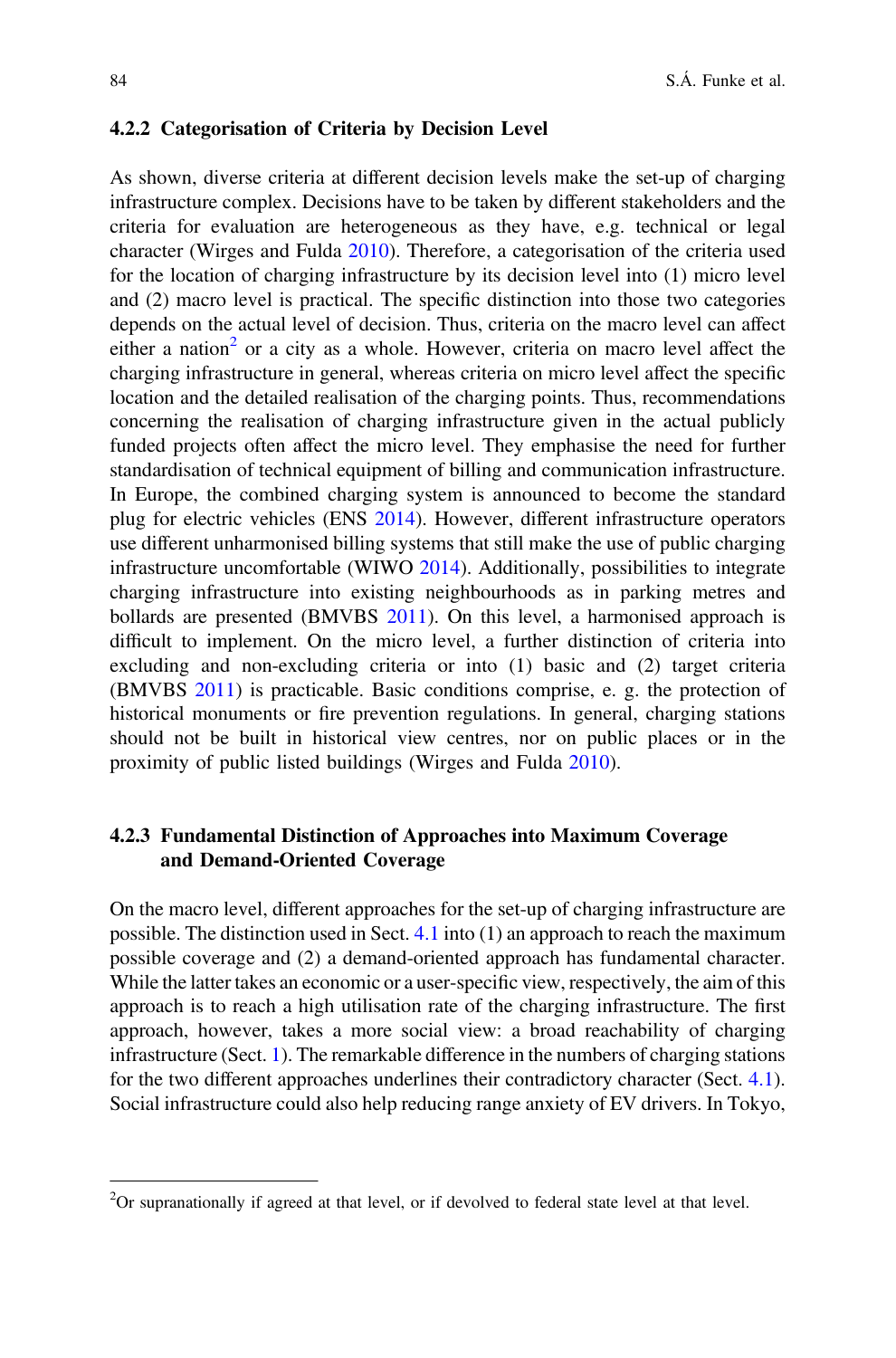<span id="page-12-0"></span>e.g. the technical range of electric vehicles was fully used only after the installation of public charging infrastructure (E-mobil BW [2013](#page-15-0)).

An optimal geographical coverage of charging infrastructure can be determined with methods of operations research. Depending on focus, evaluation criteria of infrastructure set-up are (besides others): (1) the number of demand sides covered, (2) the average number of reachable charging points or (3) the mean minimal distance between the supply sides as an indicator for infrastructure density (Siefen [2012\)](#page-17-0). In general, centre problems and covering problems can be distinguished (Hoffmann [2013](#page-15-0)). While centre problems intend to minimise the distance between the supply and the different demand points, covering problems suppose a given maximal reachability to ensure a given minimum standard of service. Mainly, location problems are formulated as covering problems. If the number of charging stations  $p$  to be installed is predefined, the problem is called a maximum- $p$ -covering problem (Siefen [2012](#page-17-0)). Overall, these methods provide optimal results, but are solvable with reasonable effort only for a limited number of demand points. A viable way is to use heuristics<sup>3</sup> (Lam et al. [2013](#page-16-0)). The described methods of defining a maximum possible coverage can be combined with methods to determine user demand for infrastructure (Stroband et al. [2013](#page-17-0)). One possible way to determine demand is to divide the city into cells and analyse detailed data on travel behaviour (see, e.g. Wirges and Fulda [2010](#page-17-0); Vélib [2014](#page-17-0)). A huge amount of data makes this approach time-intensive and probably costly. Alternatively, demand requirements can be estimated. For charging infrastructure, e.g. population size and the penetration rate of electric vehicles could be used (Lam et al. [2013\)](#page-16-0) (see Sect. [4.1](#page-6-0)). In studies for practical application, a combination of both perspectives, the maximum coverage and demand-oriented approach, can be found (Hoffmann [2013,](#page-15-0) Wirges and Fulda [2010;](#page-17-0) TU Berlin 2011). Taking a macro view first, a rough estimate on needed charging stations (see Sect. [4.1](#page-6-0)) is a useful starting point to predefine a number of charging stations  $p$  to be installed. In a second step, this number can be used for solving a maximum-p-covering problem. Depending on the defined criteria, suitable locations for the predefined number of charging stations can be identified. Finally, the selected areas can be analysed in more detail.

## 5 Summary and Discussion

Comparing the different types of approaches for infrastructure set-up, the authors distil two different main questions: (1) The number of charging stations needed in total and (2) the actual distribution of this predefined number within a certain area. The decision concerning these questions has to be taken by different authorities on

<sup>&</sup>lt;sup>3</sup>The word heuristics in this context is used as the description of a mathematical method to approximate the optimal solution. In contrast, the word heuristics in the title is used to describe generally an experience-based approach for infrastructure set-up strategies.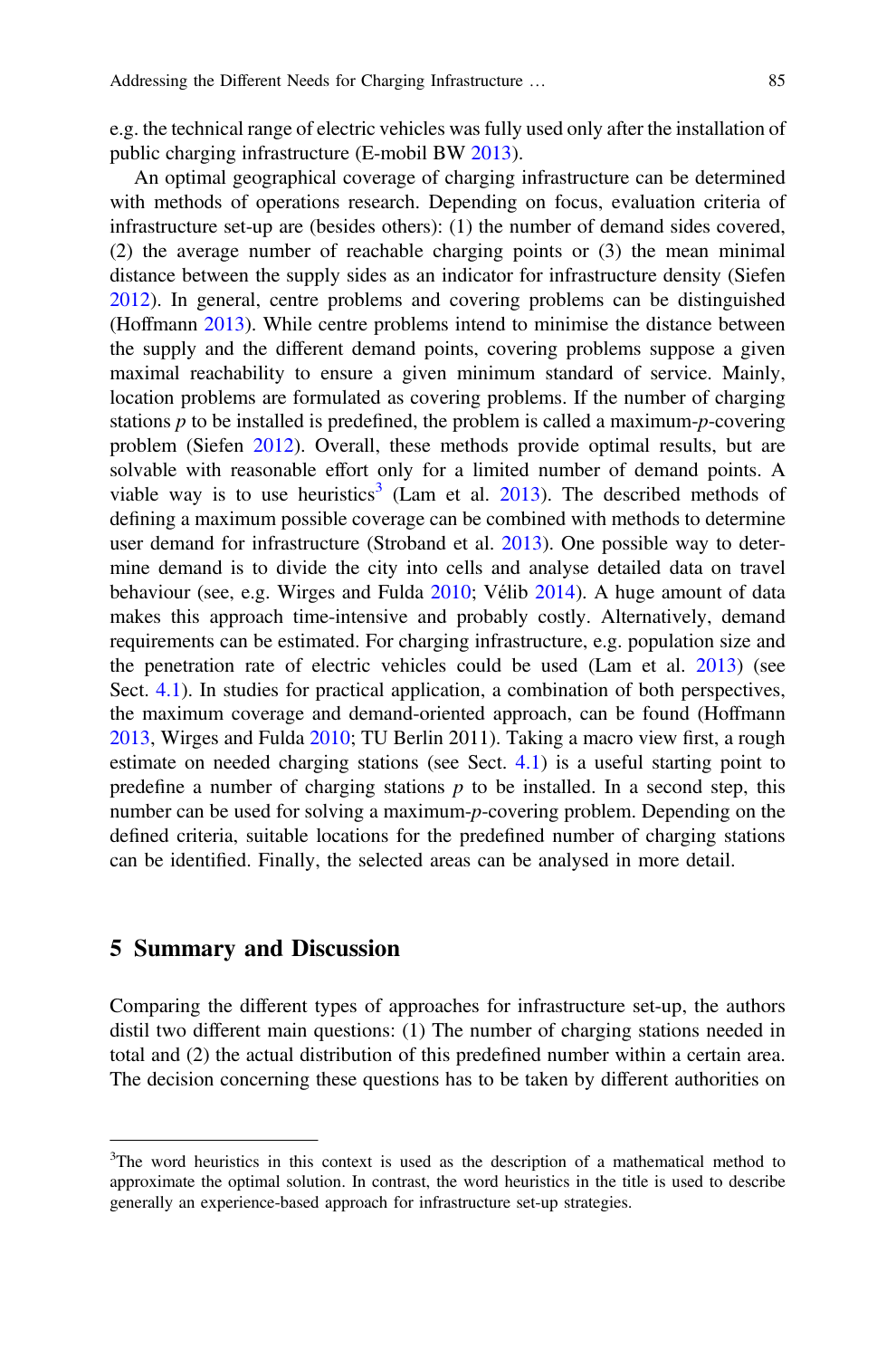<span id="page-13-0"></span>different decision levels. Therefore, the different approaches and methodologies for the analysis of charging infrastructure reach from rough estimates to complex models suitable for the different decision levels. On the macro-level rough estimates using different data sets are a viable way to estimate the number of charging stations needed on national scale. In contrast, a demand-oriented approach on a national view is difficult to implement. Due to a detailed analysis of local traffic volumes, this approach is data-intensive and therefore particularly suitable for a local analysis with a predefined limited number of charging stations. Concerning the distribution of the predefined number of charging stations, different stakeholder interests have to be taken into account. As an example of different interests, the authors compare an approach to reach a maximum coverage and a demand-oriented approach. In the early phase of the electric vehicle market, a demand-oriented approach will lead to a lower number of charging stations than a maximum coverage approach (see Sect. [4.1\)](#page-6-0). For 2020, the authors estimate the number of charging stations for a maximum coverage-oriented approach in the range of 50,000 and for the demandoriented approach in the magnitude of 17,000 charging stations. Although it is complex to estimate a demand-oriented need for charging stations taking a macro view, these numbers underline the contradictory character of the two approaches. The postulated number of  $75,000$  public charging stations<sup>4</sup> in European Commission [\(2013](#page-15-0)) is even higher. The high number of charging stations could be an indicator for the installation of a dense social infrastructure with the aim to push market penetration, although this might not trigger the diffusion by itself (Gnann and Plötz [2015](#page-15-0)).

## 6 Conclusions and Outlook

In the set-up of public charging infrastructure different stakeholder groups with different interests are involved. Furthermore, decisions about the installation of public charging infrastructure are taken on different decision levels. The authors find that, depending on the level of the decision, e.g. nationwide or locally, the analysis of needs for public charging infrastructure has different implications. The analysis presented here shows that the estimation of the total number of charging stations for a specific area and the decision about the distribution of a predefined number of charging stations are two different questions. While the use of detailed mobility data to estimate the number of charging stations needed on national scale is not viable due to high data intensity, rough estimates based on data sets are imprecise on local scale. Therefore, the involved stakeholders first have to become clear about the form and main target of the respective infrastructure to be installed.

<sup>&</sup>lt;sup>4</sup>In the document 150,000 charging points are postulated. For the estimation of the resulting number of charging stations, the authors assume two charging points per charging station (Lemnet Europe e.V. 2014).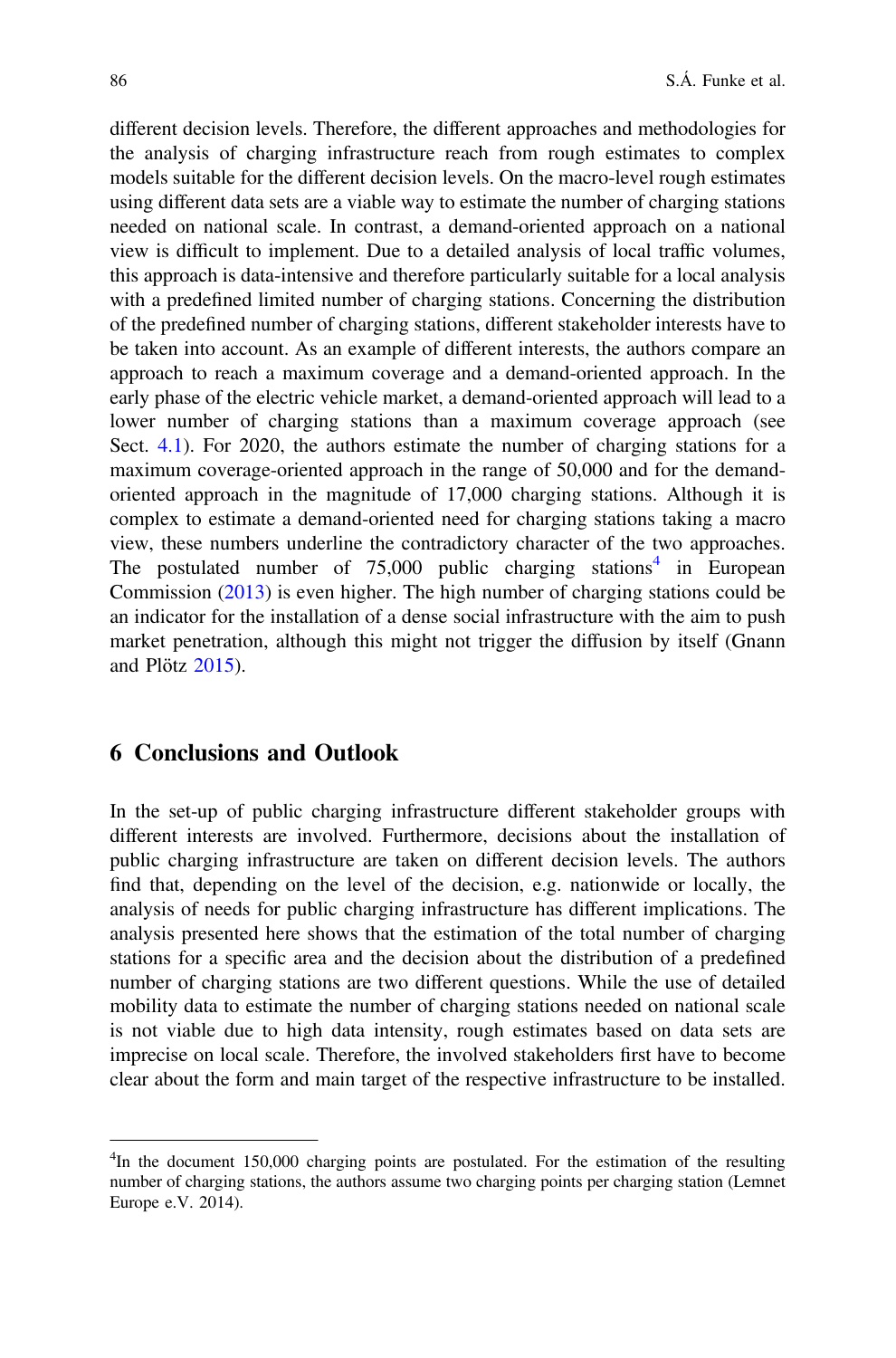<span id="page-14-0"></span>On basis of this information a suitable approach can be applied by comparing the different approaches. To do so, the authors conducted a holistic analysis by integrating all the different approaches at the different levels into one approach. The analysis in this paper focuses on public charging infrastructure. However, charging infrastructure is expected and recommended to emerge first in private and semi-public areas (Rothfuss et al. [2012;](#page-16-0) BMVI [2014b](#page-15-0); Kley [2011\)](#page-16-0) and is sufficient for a large number of car owners (Wietschel et al. [2013\)](#page-17-0). For local authorities a possible way is to partnership with private utilities to build up publicly planned infrastructure on private ground, e.g. in car parks (i.e. semi-public charging infrastructure, see Sect. [2.1](#page-2-0)).

The overview provided in this paper allows for a better understanding of the underlying assumptions and targets of the different approaches for public charging infrastructure set-up as well as of their implications. Nevertheless, further research is needed to determine the impact of public charging infrastructure on EV purchase decision. This is key for the understanding and prediction of real user demand for charging infrastructure. Besides the psychological effect, the impact of technical development on the need for public charging infrastructure is important. An extended driving range, e.g. due to a higher energy density of a new battery technology, probably will affect substantially the need for public charging infrastructure. Finally, for infrastructure operators the rentability of the stations is essential. Part of further research thus should contain the development of a detailed model to determine the utilisation rate and potential business models for charging points at different locations.

Acknowledgments The research was made possible as part of the REM 2030 project, which is funded by the Fraunhofer Society and the federal state Baden-Württemberg.

# References

- Air Quality Index AQI. (2014). Beijing air pollution: Real-time air quality index (AQI). Required May 14, 2014, from <http://aqicn.org/city/beijing/>.
- Axhausen, K. W., Madre, J. L., Polak, J. W., & Toint, P. (Eds.) (2002). Capturing Long Distance Travel. Baldock: Research Studies Press.
- Ball, M., Seydel, P., Wietschel, M., & Stiller, C. (2009). Hydrogen-infrastructure build-up in Europe. In M. Ball & M. Wietschel (Eds.), The hydrogen economy: Opportunities and challenges (pp. 385–453). Cambridge: Cambridge University Press.
- Botsford, C. W. (2012). The Economics of Non-Residential Level 2 EVSE Charging Infrastructure, Proceedings of EVS26 International Battery, Hybrid and Fuel Cell Electric Vehicle Symposium, Los Angeles, California.
- BMVBS (German Federal Ministry for Transport, Building and Urban Development) (2011). Elektromobilität in Deutschland—Praxisleitfaden; Aufbau einer öffentlich zugänglichen Ladeinfrastruktur für Genehmigungsbehörden und Antragsteller. Retrieved April 11, 2014, from <http://www.electrive.net/wp-content/uploads/2011/12/Praxisleitfaden-Ladeinfrastruktur.pdf>.
- BMVI, German Federal Ministry for Economic Affairs and Energy. (2014a). Modellregionen Elektromobilität. Retrieved April 11, 2014, from [http://www.bmvi.de/SharedDocs/DE/Artikel/](http://www.bmvi.de/SharedDocs/DE/Artikel/UI/modellregionen-elektromobilitaet.html?nn=36210) [UI/modellregionen-elektromobilitaet.html?nn=36210.](http://www.bmvi.de/SharedDocs/DE/Artikel/UI/modellregionen-elektromobilitaet.html?nn=36210)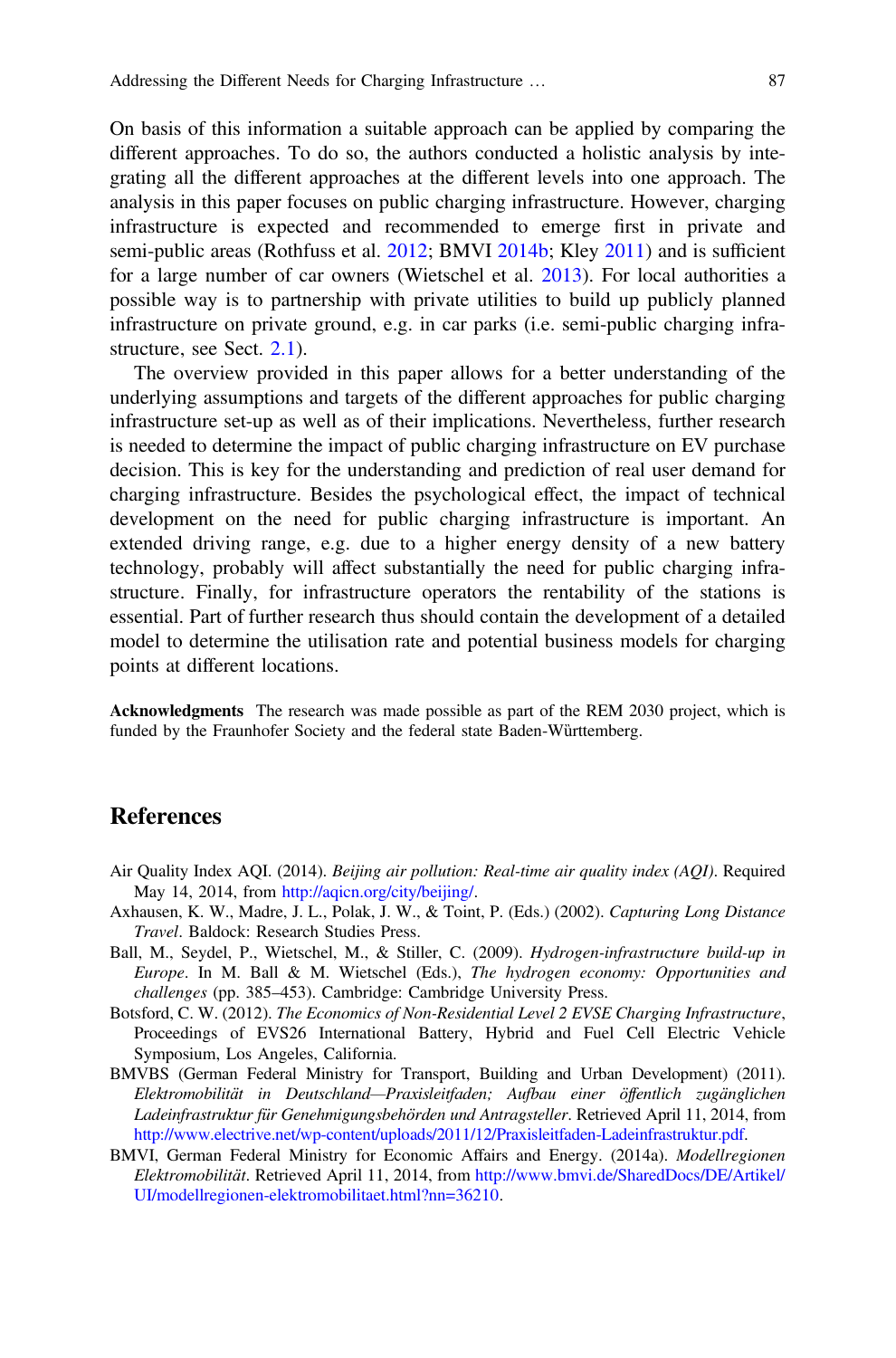- <span id="page-15-0"></span>BMVI, German Federal Ministry for Economic Affairs and Energy (BMVI) (2014b). Genehmigungsprozess der E-Ladeinfrastruktur in Kommunen: Strategische und rechtliche Fragen—eine Handreichung. Berlin.
- Dallinger, D., Funke, S., & Wietschel, M. (2013). On-board metering. Working paper sustainability and innovation. Karlsruhe: Fraunhofer Institute for Systems and Innovation Research ISI. Retrieved April 10, 2014, from [http://publica.fraunhofer.de/documents/N-](http://publica.fraunhofer.de/documents/N-246997.html)[246997.html.](http://publica.fraunhofer.de/documents/N-246997.html)
- Destatis (Federal Statistical Office), Wissenschaftszentrum Berlin für Sozialforschung (Eds.) (2013). Datenreport 2013. Ein Sozialbericht für die Bundesrepublik Deutschland. Retrieved April 11, 2014, from [https://www.destatis.de/DE/Publikationen/Datenreport/Downloads/](https://www.destatis.de/DE/Publikationen/Datenreport/Downloads/Datenreport2013.pdf?__blob=publicationFile) Datenreport2013.pdf? blob=publicationFile.
- Dütschke E., Schneider, U., Sauer, A., Wietschel, M., Hoffmann, J., & Domke, S. (2012). Roadmap zur Kundenakzeptanz: Zentrale Ergebnisse der sozialwissenschaftlichen Begleitforschung in den Modellregionen. Karlsruhe: Fraunhofer Institute for Systems and Innovation Research ISI. Retrieved April 10, 2014, from [http://publica.fraunhofer.de/](http://publica.fraunhofer.de/documents/N-192915.html) [documents/N-192915.html](http://publica.fraunhofer.de/documents/N-192915.html).
- E-mobil BW GmbH (State Agency for Electric Mobility and Fuel-Cell Technology Baden-Wuerttemberg GmbH) (Eds.) (2013). Systemanalyse BWe Mobil 2013; IKT- und Energieinfrastruktur für innovative Mobilitätslösungen in Baden-Württemberg. Retrieved April 29, 2014, from http://www.e-mobilbw.de/fi[les/e-mobil/content/DE/Publikationen/PDF/](http://www.e-mobilbw.de/files/e-mobil/content/DE/Publikationen/PDF/Systemanalyse_BWemobil_IKT_Energie_2013.pdf) [Systemanalyse\\_BWemobil\\_IKT\\_Energie\\_2013.pdf.](http://www.e-mobilbw.de/files/e-mobil/content/DE/Publikationen/PDF/Systemanalyse_BWemobil_IKT_Energie_2013.pdf)
- E-mobil BW GmbH (State Agency for Electric Mobility and Fuel-Cell Technology Baden-Wuerttemberg GmbH) (2014). Schaufenster LivingLab Bw<sup>e</sup> mobil. Das badenwürttembergische Schaufenster. Retrieved April 11, 2014, from [http://www.e-mobilbw.de/](http://www.e-mobilbw.de/de/aufgaben/schaufenster-livinglab-bw-emobil.html) [de/aufgaben/schaufenster-livinglab-bw-emobil.html](http://www.e-mobilbw.de/de/aufgaben/schaufenster-livinglab-bw-emobil.html).
- ENS (Environment News Service) (2014). Europe sets common standard for electric vehicle charging. Retrieved May 23, 2014, from [http://ens-newswire.com/2013/01/28/europe-sets](http://ens-newswire.com/2013/01/28/europe-sets-common-standard-for-electric-vehicle-charging/)[common-standard-for-electric-vehicle-charging/](http://ens-newswire.com/2013/01/28/europe-sets-common-standard-for-electric-vehicle-charging/).
- European Commission (2013). Proposal for a directive of the European parliament and of the council on the deployment of alternative fuels infrastructure. Retrieved April 11, 2014, from <http://eur-lex.europa.eu/LexUriServ/LexUriServ.do?uri=COM:2013:0018:FIN:EN:PDF>.
- European Voice (2014). Deal on electric car recharging, but no EU targets. Retrieved March 21, 2014, from [http://www.europeanvoice.com/article/2014/march/deal-on-electric-cars-but-no-eu](http://www.europeanvoice.com/article/2014/march/deal-on-electric-cars-but-no-eu-targets/80166.aspx)[targets/80166.aspx](http://www.europeanvoice.com/article/2014/march/deal-on-electric-cars-but-no-eu-targets/80166.aspx).
- Follmer, R.; Gruschwitz, D., Jesske, B., Quandt, S., Nobis, C., & Köhler, K. (2010a). Mobilität in Deutschland (MiD) 2008—Tabellenband. Infas Institute for Applied Social Sciences GmbH, German Aerospace Center (DLR), Bonn, Berlin.
- Follmer, R., Gruschwitz, D., Jesske, B., Quandt, S., Lenz, B., Nobis, C., Köhler, K., & Mehlin, M. (2010b). Mobilität in Deutschland (MiD) 2008—Ergebnisbericht. Infas Institute for Applied Social Sciences GmbH, German Aerospace Center (DLR), Bonn, Berlin.
- German Federal Government. (2011). Regierungsprogramm Elektromobilität. Retrieved May 20, 2014, from [http://www.bmwi.de/BMWi/Redaktion/PDF/Publikationen/regierungsprogramm](http://www.bmwi.de/BMWi/Redaktion/PDF/Publikationen/regierungsprogramm-elektromobilitaet)[elektromobilitaet.](http://www.bmwi.de/BMWi/Redaktion/PDF/Publikationen/regierungsprogramm-elektromobilitaet)
- Gnann T., & Plötz, P. (2015). A review of combined models for market diffusion of alternative fuel vehicles and their refuelling infrastructure. Renew. Sustain. Energy Rev. 47, 783–793.
- Hoffmann, J. (2013). Raumplanungskonzept für Fahrzeugwechselstationen und Ladeinfrastruktur zur Nutzung der Elektromobilität im intermodalen Personennahverkehr. Bonn: Geographisches Institut der Rheinischen Friedrich-Wilhelms-Universität.
- IAO, Fraunhofer Institute for Industrial Engineering (2014). Projekt-Kick-off SLAM— Schnellladenetz für Achsen und Metropolen auf der Hannover Messe. Retrieved April 11, 2014, from [http://www.iao.fraunhofer.de/lang-de/presse-und-medien/1332-start-fuer](http://www.iao.fraunhofer.de/lang-de/presse-und-medien/1332-start-fuer-flaechendeckendes-schnellladenetz.html)fl[aechendeckendes-schnellladenetz.html.](http://www.iao.fraunhofer.de/lang-de/presse-und-medien/1332-start-fuer-flaechendeckendes-schnellladenetz.html)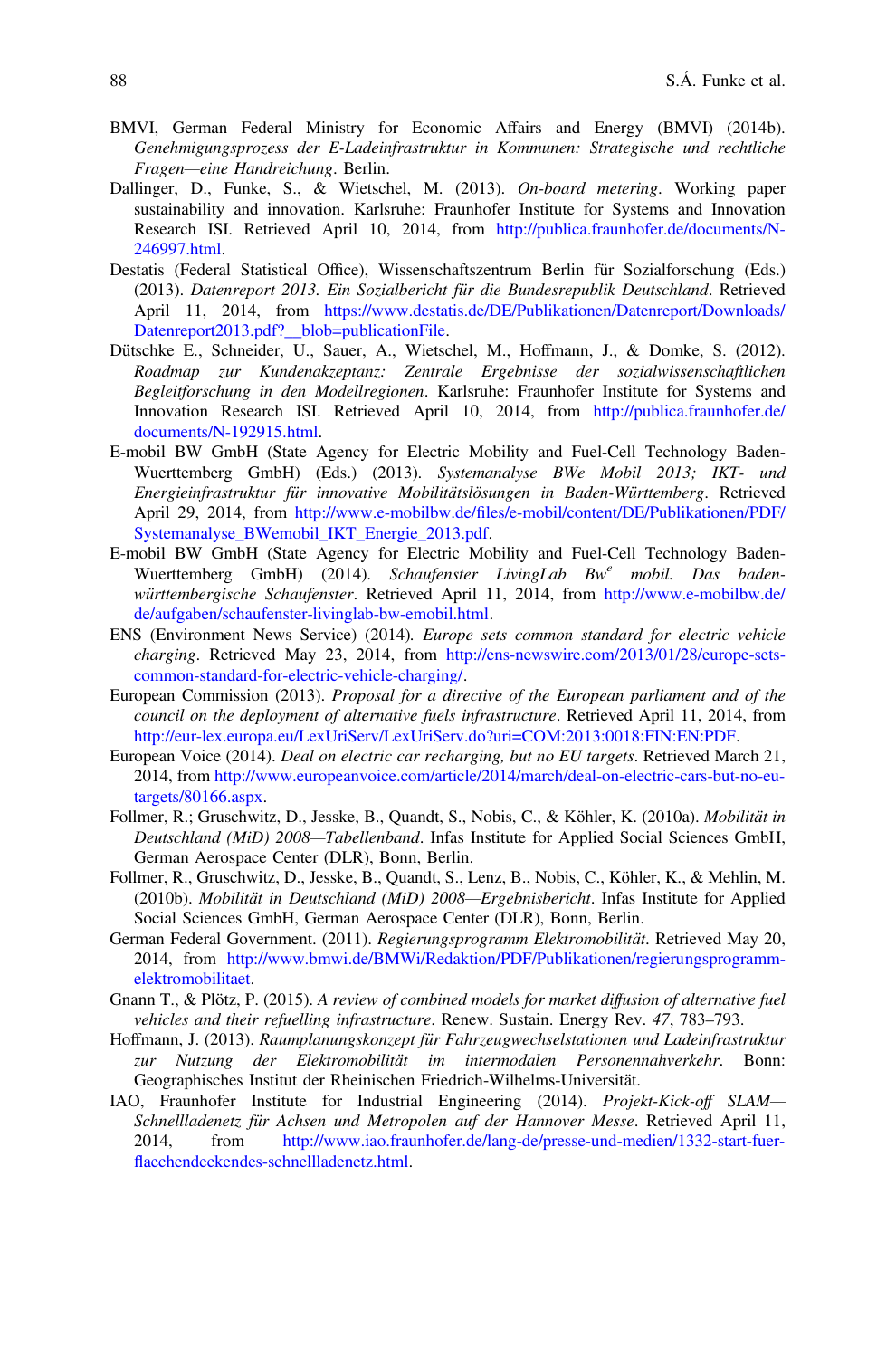- <span id="page-16-0"></span>KBA (German Federal Motor Transport Authority) (2014). Jahresbilanz des Fahrzeugbestandes am 1. Januar 2014. Retrieved April 11, 2014, from [http://www.kba.de/nn\\_125264/DE/](http://www.kba.de/nn_125264/DE/Statistik/Fahrzeuge/Bestand/bestand__node.html?__nnn=true) [Statistik/Fahrzeuge/Bestand/bestand\\_\\_node.html?\\_\\_nnn=true.](http://www.kba.de/nn_125264/DE/Statistik/Fahrzeuge/Bestand/bestand__node.html?__nnn=true)
- Kley, F. (2011). Ladeinfrastrukturen für Elektrofahrzeuge—Entwicklung und Bewertung einer Ausbaustrategie auf Basis des Fahrverhaltens. Karlsruhe: Karlsruhe Institute for Technology (KIT).
- Kley F.; Lerch, C., & Dallinger, D. (2011). New business models for electric cars—a holistic approach. Energy Policy, 39(6), 3392–3403 (doi: [http://dx.doi.org/10.1016/j.enpol.2011.03.](http://dx.doi.org/10.1016/j.enpol.2011.03.036) [036](http://dx.doi.org/10.1016/j.enpol.2011.03.036)).
- Lam, A.; Leung, Y. -W., & Chu, X. (2013). Electric Vehicle Charging Station Placement, Proceedings of IEEE SmartGridComm 2013 Symposium—Smart Grid Services and Management Models. Retrieved April 11, 2014, from [http://ieeexplore.ieee.org/stamp/stamp.](http://ieeexplore.ieee.org/stamp/stamp.jsp?tp=&arnumber=6688009) [jsp?tp=&arnumber=6688009.](http://ieeexplore.ieee.org/stamp/stamp.jsp?tp=&arnumber=6688009)
- Lemnet Europe e.V. (2014). Data on German Charging Stations. Lemnet.org.
- Michaelis J., Plötz P., Gnann T., & Wietschel, M. (2013). Vergleich alternativer Antriebstechnologien Batterie-, Plug-in Hybrid- und Brennstoffzellenfahrzeug. In P. Jochem (Ed.), Alternative Antriebskonzepte bei sich wandelnden Mobilitätsstilen: Tagungsbandbeiträge vom 08. und 09. März 2012 am KIT (pp. 51–80). Karlsruhe: KIT Scientific Publishing.
- Nagl, A., & Bozem, K. (2014). Elektromobilität: Erwartungen des Marktes an das Laden. Repräsentative Ergebnisse der Studie Future Mobility, Zeitschrift für die gesamte Wertschöpfungskette Automobilwirtschaft (ZfAW) 01/2014, Bamberg.
- NPE. German National Platform for Electric Mobility (NPE) (2012). Fortschrittsbericht der Nationalen Plattform Elektromobilität (3. Bericht). Retrieved April 11, 2014, from [http://www.bmub.bund.de/](http://www.bmub.bund.de/fileadmin/bmu-import/files/pdfs/allgemein/application/pdf/bericht_emob_3_bf.pdf) fileadmin/bmu-import/fi[les/pdfs/allgemein/application/pdf/bericht\\_emob\\_3\\_bf.pdf](http://www.bmub.bund.de/fileadmin/bmu-import/files/pdfs/allgemein/application/pdf/bericht_emob_3_bf.pdf).
- NPE. German National Platform for Electric Mobility (NPE) (2013). Technischer Leitfaden Ladeinfrastruktur. Arbeitsgruppe 4 Normung, Standardisierung und Zertifizierung. Retrieved April 11, 2014, from [http://www.vda.de/de/publikationen/publikationen\\_downloads/detail.](http://www.vda.de/de/publikationen/publikationen_downloads/detail.php?id=1186) [php?id=1186](http://www.vda.de/de/publikationen/publikationen_downloads/detail.php?id=1186).
- OECD (2014). Rising air pollution-related deaths taking heavy toll on society, OECD says. Retrieved May 23, 2014, from [http://www.oecd.org/greengrowth/rising-air-pollution-related](http://www.oecd.org/greengrowth/rising-air-pollution-related-deaths-taking-heavy-toll-on-society.htm)[deaths-taking-heavy-toll-on-society.htm](http://www.oecd.org/greengrowth/rising-air-pollution-related-deaths-taking-heavy-toll-on-society.htm).
- Park&Charge e.V. (2014). Ladeinfrastruktur für Elektrofahrzeuge. Retrieved April 11, 2014, from <http://www.park-charge.de/>.
- Pasaoglu, G., Fiorello, D., Martino, A., Zani, L., Zubaryeva, A., & Thiel, C. (2013). Travel patterns and the potential use of electric cars–Results from a direct survey in six European countries, Technological Forecasting and Social Change. Retrieved from [http://www.](http://www.sciencedirect.com/science/article/pii/S004016251300276X) [sciencedirect.com/science/article/pii/S004016251300276X.](http://www.sciencedirect.com/science/article/pii/S004016251300276X)
- Plötz, P. (2014). How to estimate the probability of rare long-distance trips. Working Paper Sustainability and Innovation, S 1/2014, Fraunhofer Institute for Systems and Innovation Research ISI, Karlsruhe. Retrieved April 10, 2014, from [http://www.isi.fraunhofer.de/isi-de/x/](http://www.isi.fraunhofer.de/isi-de/x/publikationen/workingpapers_sustainability_innovation.php) [publikationen/workingpapers\\_sustainability\\_innovation.php](http://www.isi.fraunhofer.de/isi-de/x/publikationen/workingpapers_sustainability_innovation.php).
- Rothfuss, F., Rose, H., Ernst, T., & von Radecki, A. (2012). Strategien von Städten zur Elektromobilität—Städte als Katalysatoren auf dem Weg zur Mobilität der Zukunft. Stuttgart: Fraunhofer Institute for Industrial Engineering IAO.
- Sandin C. -O. (2010). Developing Infrastructure to Promote Electric Mobility. Royal Institute of Technology, Stockholm.
- Santini, D. J. IEA-HEV (2013). Task 15 Report: Plug-in Hybrid Electric Vehicle. IEA energy technology network.
- Schatzinger, S., & Rose, H. (2013). HafenCity Hamburg Praxisleitfaden Elektromobilität. Retrieved May 26, 2014, from [http://www.hafencity.com/upload/](http://www.hafencity.com/upload/files/files/HafenCity_Praxisleitfaden_Elektromobilitaet.pdf)files/files/HafenCity\_ [Praxisleitfaden\\_Elektromobilitaet.pdf.](http://www.hafencity.com/upload/files/files/HafenCity_Praxisleitfaden_Elektromobilitaet.pdf)
- Schneider, U., Gnann, T., Plötz, P., & Dütschke, E. (i.p.). Public charging infrastructure for electric vehicles—wishes and reality. Fraunhofer Institute for Systems and Innovation Research ISI: Karlsruhe.